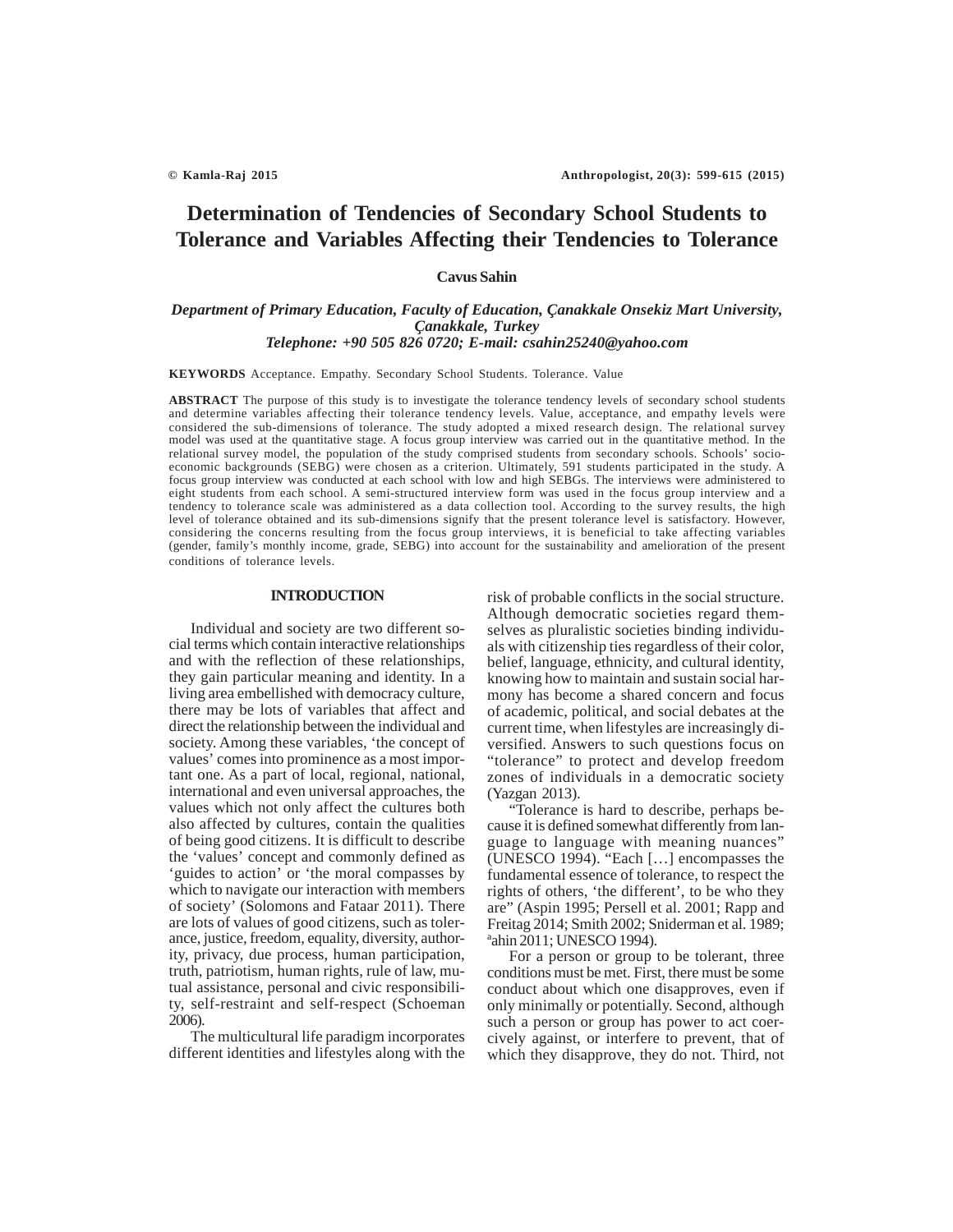interfering coercively must result from more than acquiescence, resignation, indifference or a balance of power. One does not tolerate that which one is not concerned about; nor is it tolerance simply to accept what one cannot, or is not willing to, change (either because one lacks power to effect change or because, for whatever reason, one fears to use one's power) (Bretherton 2004).

Tolerance as an ethical virtue (Fiala 2005) does not require us to accept other people's beliefs or behaviors (Forst 2001), but it does require us to respect every person's human dignity and human rights, including the freedom of conscience (Lickona 2002; Simmons 1965). Tolerance, perceived as an efficient solution to clashes of conflicting opinions and behaviors, is considered to be the primary basis of democratic societies (Kris and Shane 2014). Tolerance is thus valued on both pragmatic and moral grounds (Wainryb et al. 1998). As Stouffer (1955) stated, tolerance is the recognition of the fact that "a free society cannot exist unless one is willing to accept the rights of others to think and behave differently" (Williams, et al. 1976), which signifies a structure in which social freedoms rely on the respect to individuals.

Etymologically, tolerance (Latin originated) is identical to patience (Aubakirova et al. 2014). As Orlenius (2010) expressed, tolerance is based on the kernel of ethical principles—that is, the equal and unique value of all people. Tolerance has historically implies patience and endurance, but today it is inappropriate to use the notion as such, which conflicts with democratic values because it necessitates the evaluation and acceptance of the others by setting differences aside. According to Corneo and Jeanne's (2009) tolerance model, "every individual is equipped with a value system. […] The value system of an individual determines how much esteem he allocates to himself and others." Tolerance requires a process of decision making which roots back to a vigorous value system. This system of values is a conscious constitution in which the choices of the individual himself and other individuals are taken into consideration (Potgieter et al. 2014).

Passivity, ignorance, and indifference in the presence of differences cannot be construed as tolerant approaches because indifference and ignorance mean not caring for others, ceasing relationships with them, and disrespecting the

differences (Chong 1994; Sahin 2011). It is crucial in tolerance to respect differences because an individual who accepts differences of any kind deserves being called "tolerant." An individual with different beliefs and practices is welcomed into a tolerant person's world (Gündoðan 2009).

It would be appropriate to put forward symptoms of intolerance and their behavioral indicators to be able to concretize tolerance. The indicators of intolerance include language (denial of a different group or a culture), stereotyping (describing all members of a group as characterized by the same attributes), teasing, prejudice, discrimination, ostracism, harassment, desecration and effacement, bullying, expulsion, exclusion, and segregation (UNESCO 1994). The individual's conflict with "the other" brings about the sense of tolerance. Individuals can amicably settle a conflict with "the other" through tolerance, evaluating their attitudes toward "the other" (Mafora 2013; Yazgan 2013).

According to Kincal (2004), when considered as a democratic value, the co-existence of consensus, democracy, and rationality serves to promote social peace by making wars and fighting unnecessary; freedom by rendering dependence on a higher authority and its enforcements unnecessary; safety and security by preventing fights, conflicts and brute force; justice by preventing social injustice and inequality; and social welfare by hindering resource extravagance and loss. Moreover, Gündogan (2009) pointed out that the acceptance of pluralism and differences and reliance on tolerance can be easily abused. Therefore, a democratic state is not obliged to respect every cultural difference and behavioral form arising from this difference. For instance, racism, sexism, misanthropy, radical, and extremist religious and cultural groupism cannot be tolerated (McClosky and Brill 1983). Briefly, tolerance appeals to a wide range of views, unless they threaten individuals and bring direct damage to them.

#### **Problem Statement**

Exposure to social and cultural diversity contributes to an understanding of the importance of protecting civil liberties for the maintenance of a democratic society. Processes such as education, urbanization, geographic mobility, exposure to mass media, and change in occupational structure bring people into contact with values,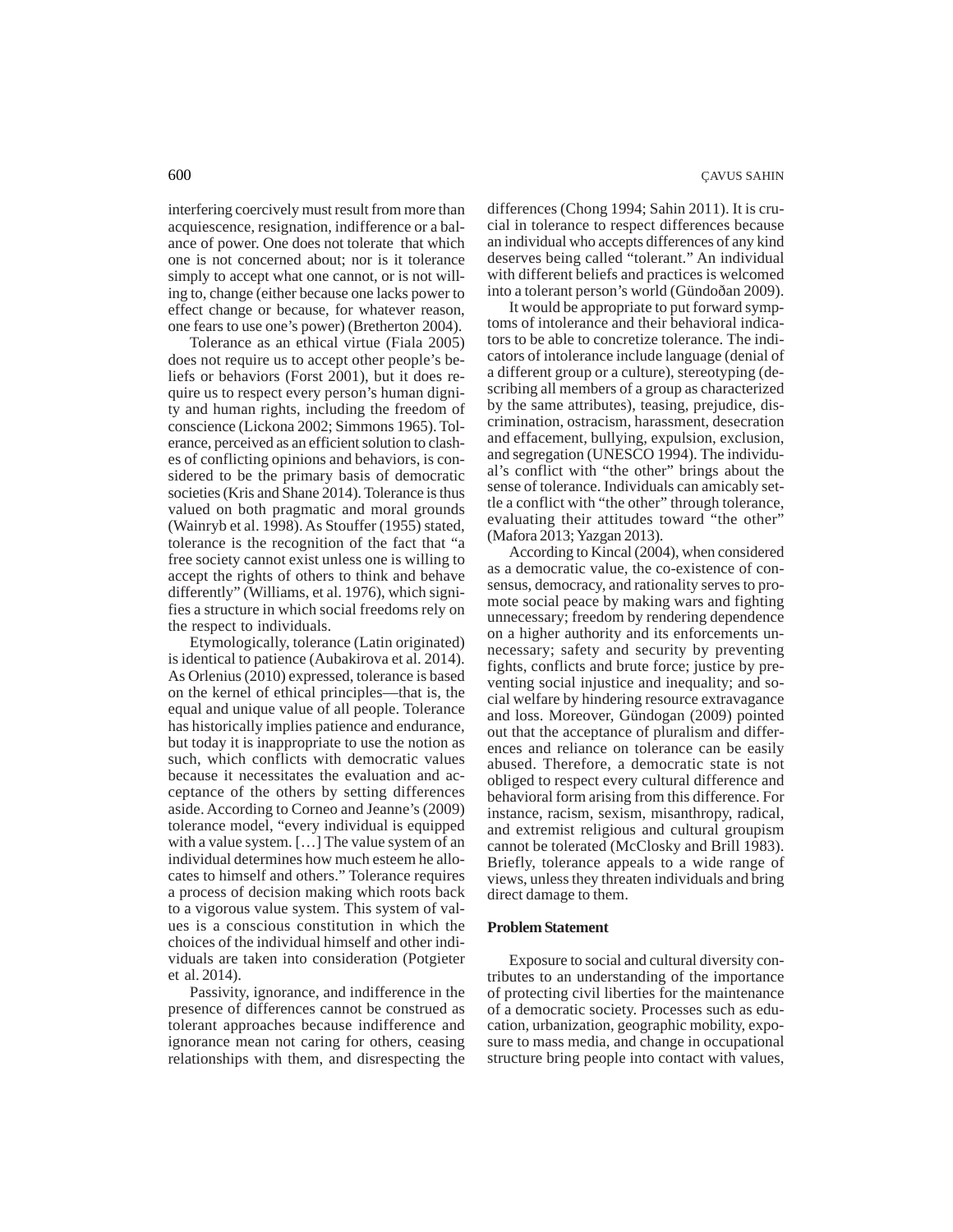### SCHOOL STUDENTS TO TOLERANCE 601

beliefs, lifestyles, and the like different from their own. These processes promote tolerance. Changes in the social and demographic diversity would increase the tolerance level of the society (Stouffer 1955; Williams et al. 1976). Education system planners constantly have to deal with external determinants such as changing demographical variables which present them with radical challenges (Maarman et al. 2006). Thus, demographical variables should be taken into account in tolerance studies.

Tolerance plays an important part in the education process, which is defined as the self-realization process of the individual. Tolerance, which is also described as an axiological attitude, relies directly on cultural and social relations and necessitates special social rules (Wainryb et al. 1998). Schools are regarded as media where tolerance is acquired and relevant practices are performed (Avery et al. 1997; Donnelly 2004; Kartal et al. 2007). For Simmons (1965) and Williams et al. (1976), education is among the important elements in the development of tolerance. According to Lenski, higher *tolerance* is linked to younger age and greater education (Dynes 1967). Therefore, tolerance acquisition at an early age is more effective. Secondary school education, which is regarded as a crucial stage of individuals' education and an important period for value acquisition, is a noteworthy process for the exercise and permanent inculcation of tolerances (Wainryb et al. 1998). The effects of social and demographic changes on tolerance can be controlled through education, yet the number of studies revealing the effects of these variables on individuals in the secondary school age range is very limited.

Tolerance involves the willingness to accept any kind of differences of an individual or a community (Bretherton 2004; Ferrar 1976; Greene 2015; Nieto 1994). Such an acceptance entails respect and empathy for understanding the other. Thus, the investigation of individuals' evaluation and acceptance of others and of their empathy levels is necessary for conducting studies on tolerance (Aubakirova et al. 2014; Çaliskan and Saglam 2012).

The school is understood as a practice for the governing of society by making the child its future citizen (Popkewitz 2008). Within this context, the comparison of tolerance levels between the schools which have different social-cultural backgrounds and the students who are taught in these schools, contribute to the international

literature studying on challenges of 'tolerance acquisition'. With the universal viewpoint, since the today's students are going to be the citizens of future, the determining of the demographic effects on students tolerance levels, fills an important gap in the literature.

# **Objectives of the Study**

The primary concern of the present study is to investigate the tolerance tendency levels of secondary school students as well as determine variables affecting their tolerance tendency levels. In doing so, value, acceptance, and empathy levels are considered as the sub-dimensions of tolerance.

# **METHODOLOGY**

This section of the research elaborates upon the model, population and sampling, data collection tools, and data analysis.

#### **Research Design**

The study was carried out using a mixed research design, in which quantitative and qualitative data collection techniques were combined (Creswell 2003; Hesse-Biber 2010; Tashakkori and Teddlie 2003). A relational survey model was used in the quantitative stage. The survey research aims to determine the characteristics of groups, which offer a flexible and comprehensive research opportunity in relation to the studied content by canvassing the views of volunteer participants about the subject (Babbie 2011). The relational survey research attempts to investigate the relationship among the independent, dependent, and control variables. Differentiations in the dependent variables are explained by independent and control variables. The focus group interview was carried out using the quantitative method. Two separate focus group interviews were conducted for the purpose of this study. Each lasted one to one and half hours and was carried out on different days together with a reporter and a moderator.

The study described students' tolerance levels and determined variables effective in their tolerance level from a quantitative perspective, whereas the qualitative part of the study only aimed to support the description of their tolerance levels and carry out an impact study.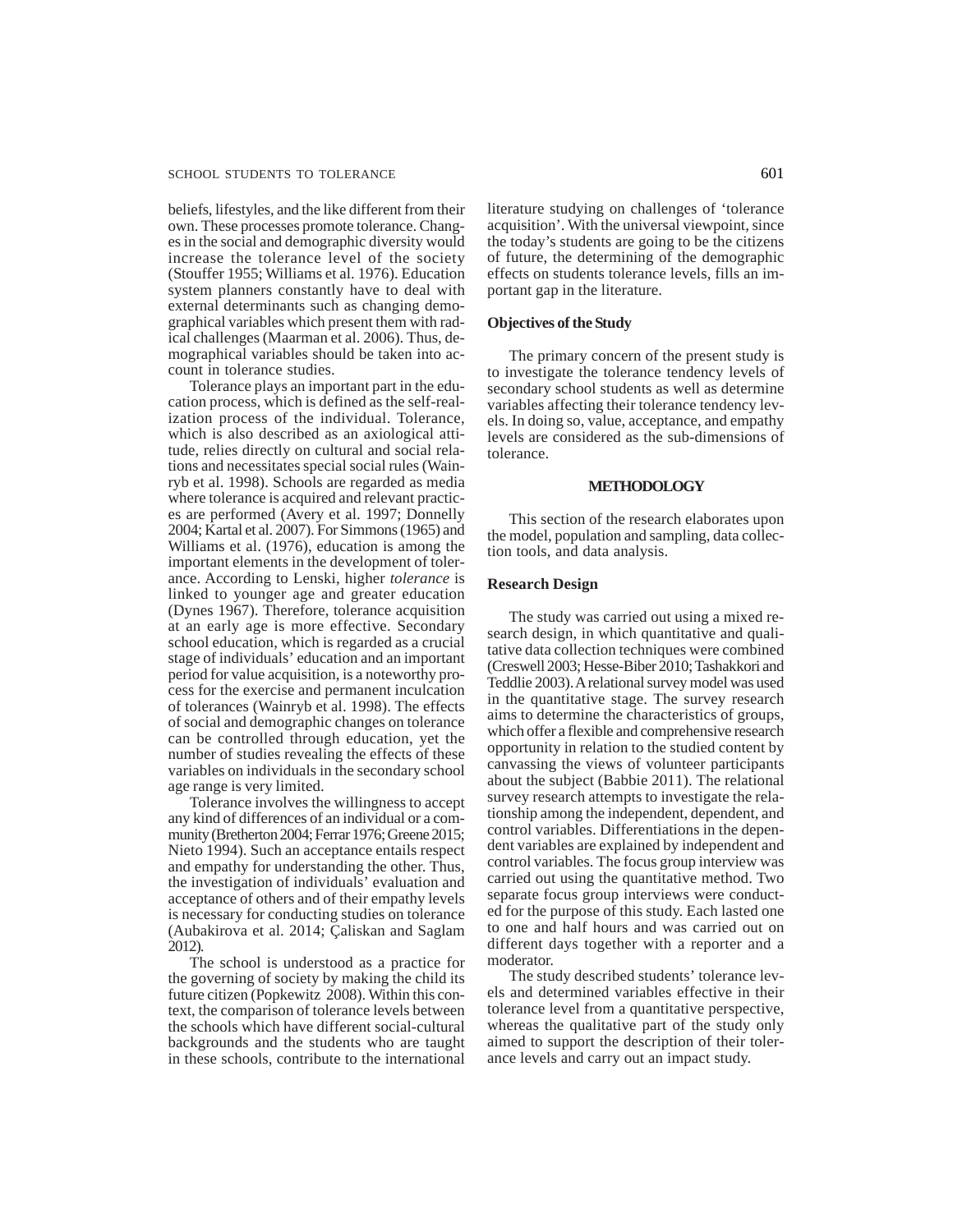#### **Population and Sampling/Study Group**

Because the study used a mixed design, population sampling is defined for the quantitative model and the study group for the qualitative model.

#### **Sampling in the Relational Survey Model**

In the relational survey model used for the quantitative research method, the population of the study comprised students from secondary schools in the center of the *Canakkale* province. Strata within the population were identified via stratified sampling, which was chosen due to the heterogeneous structure of the population. While forming the strata, homogeneous groups were clustered using schools' socio-economic backgrounds (SEBG) as a criterion. In this context, the strata are comprised of two secondary schools with a lower SEBG and two secondary schools with a higher SEBG. In stratified sampling, different sampling techniques can be used for sub-sampling. Sub-sampling in each stratum was determined by cluster sampling, with clusters composed of fifth, sixth, seventh, and eighth graders. Participants of the sub-sampling were included in the study through random sampling (Onwuegbuzie and Collins 2007).

Table 1 contains descriptive statistics of sample. The sample included 591 students who participated in the study. An examination of the distribution of students by school indicated that 293 students belong to schools with low SEBG and 298 to schools with high SEBG. The sample consisted of 152 (25.7%) fifth graders, 161 (27.2%) sixth graders, 156 (26.4%) seventh graders, and 122 (20.6%) eighth graders. In terms of gender distribution, 287 (48.6%) participants were female and 304 (51.4%) were male students.

|                            | Table 1: Descriptive statistical data from sampling |  |  |
|----------------------------|-----------------------------------------------------|--|--|
| of Relational Survev Model |                                                     |  |  |

|                                                                 |                       | f (frequ-<br>ency | $\%$ (per-<br>ent) |
|-----------------------------------------------------------------|-----------------------|-------------------|--------------------|
| Secondary schools with                                          | SFC                   | 168               | 57.3               |
| low socio-economic                                              | TRO                   | 125               | 42.7               |
| background (school                                              | Total                 | 293               | 100.0              |
| names abbreviated)                                              | OMO                   | 157               | 52.7               |
| Secondary schools with                                          | CPO                   | 141               | 47.3               |
| high socio-economic<br>background (school<br>names abbreviated) | Total                 | 298               | 100.0              |
| Grade                                                           | 5 <sup>th</sup> Grade | 152               | 25.7               |
|                                                                 | 6 <sup>th</sup> Grade | 161               | 27.2               |
|                                                                 | 7 <sup>th</sup> Grade | 156               | 26.4               |
|                                                                 | 8 <sup>th</sup> Grade | 122               | 20.6               |
|                                                                 | Total                 | 591               | 100.0              |
| Gender                                                          | Female                | 287               | 48.6               |
|                                                                 | Male                  | 304               | 51.4               |
|                                                                 | Total                 | 591               | 100.0              |

This study investigated students' tendencies for tolerance in terms of specific variables, including number of siblings, parents' educational background, gender, grade, family income, and SEBG. Table 2 contains descriptive analyses of these variables.

Parents' education levels of students at schools with low SEBG are slightly lower than those of the parents of students at schools with high SEBG. Students with two siblings are most common, followed by one and three siblings, respectively.

Settlement properties of the *Çanakkale* province and families' monthly incomes obtained through the students' answers were considered to describe the schools' socio-economic backgrounds. Data on families' monthly incomes are shown in Table 3.

|  |  | Table 3: Families' monthly income distribution by school |  |  |
|--|--|----------------------------------------------------------|--|--|
|  |  |                                                          |  |  |

|                                                                                               |                      | $TL^*$   | 1-800              | $801 -$<br>1500<br>$TL^*$ | 2.500<br>$TL^*$ | $1501 -$     | $2501 -$<br>4000<br>$TL^*$ |                    | 4001<br>$TL^*$ and<br>over |                      | Total      |                |
|-----------------------------------------------------------------------------------------------|----------------------|----------|--------------------|---------------------------|-----------------|--------------|----------------------------|--------------------|----------------------------|----------------------|------------|----------------|
|                                                                                               |                      |          | $\%$               | $\%$                      | F               | %            | f                          | $\%$               | f                          | $\%$                 | $\sqrt{f}$ | $\%$           |
| Secondary schools with SFC<br>low socio-economic<br>background (school<br>names abbreviated)  | TRO                  | 49<br>29 | 29.2 61<br>23.2 58 | 36.3<br>46.4              | 43<br>26        | 25.6<br>20.8 | 14<br>6                    | 8.3<br>4.8         | 6                          | $0.6^{\circ}$<br>4.8 | 168<br>125 | 100.0<br>100.0 |
| Secondary schools<br>with high socio-<br>economic background<br>(school names<br>abbreviated) | OMO 13<br><b>CPO</b> | 8        | 8.3 24<br>5.7 16   | 15.3<br>11.3              | 36<br>45        | 22.9<br>31.9 | 59<br>47                   | 37.6 25<br>33.3 25 |                            | 15.9<br>17.7         | 157<br>141 | 100.0<br>100.0 |

\* 1TL=0.347 Euro; 1TL=0.469 Dollar (09.2014, exchange rate)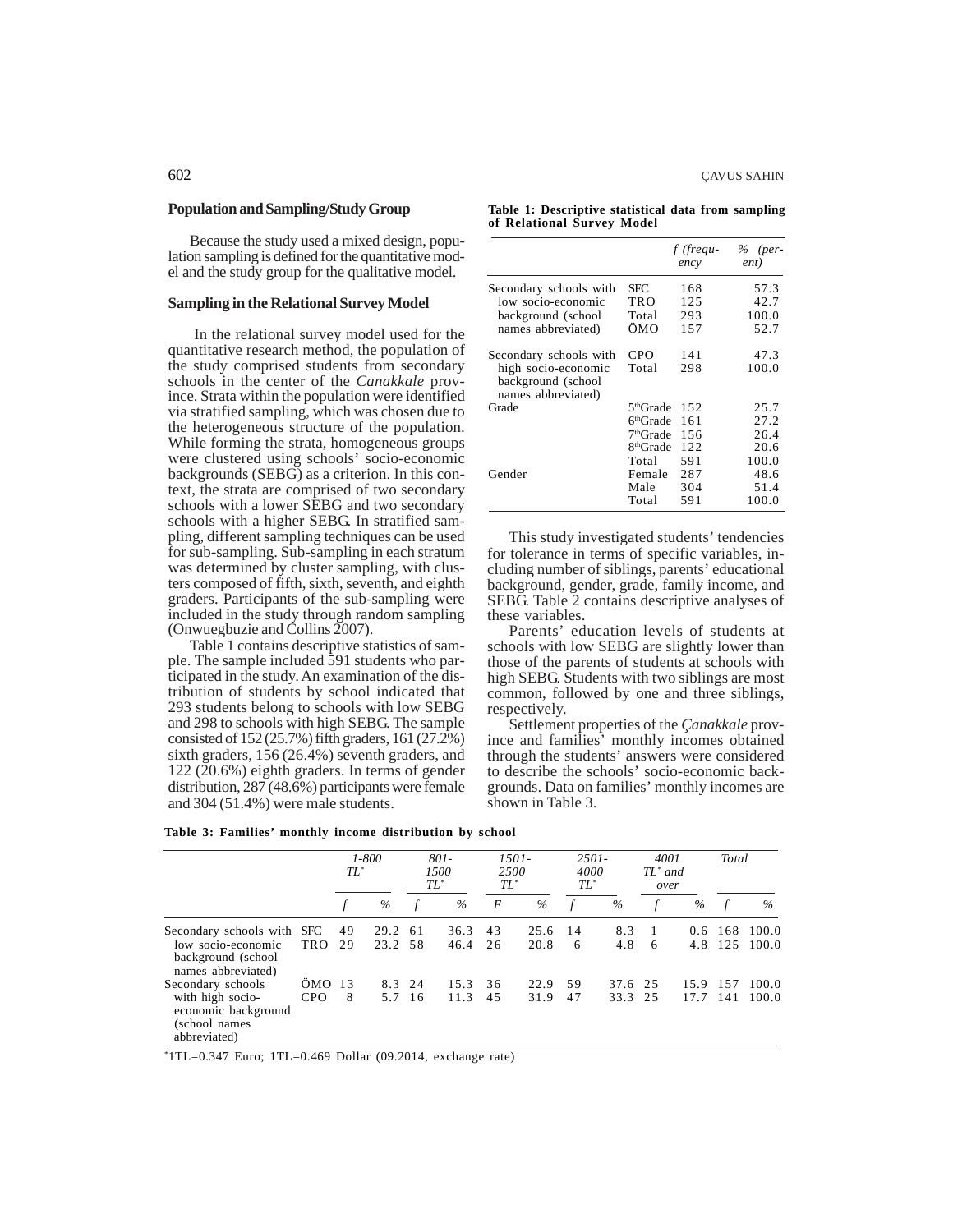|                                      | Table 2: Descriptive statistics related to students' socio-economic background                                      |                          |                      |                       |                                       |                                 |                                 |                                          |                                                                 |                          |                        |                |                     |                         |
|--------------------------------------|---------------------------------------------------------------------------------------------------------------------|--------------------------|----------------------|-----------------------|---------------------------------------|---------------------------------|---------------------------------|------------------------------------------|-----------------------------------------------------------------|--------------------------|------------------------|----------------|---------------------|-------------------------|
| Variables                            |                                                                                                                     |                          | Illiterate           |                       | graduate<br>Primary<br>school         |                                 | Secondary<br>graduate<br>school |                                          | graduate<br>$\begin{array}{lcl} High & \\ school & \end{array}$ |                          | graduate<br>University |                | graduate<br>$Post-$ |                         |
|                                      |                                                                                                                     |                          |                      | $\%$                  | $\overline{f}$                        | $\%$                            |                                 | $\%$                                     |                                                                 | $\%$                     |                        | $\frac{3}{6}$  |                     | $\%$                    |
| Education<br>Background<br>of Mother | Secondary schools with                                                                                              | SEC<br>TRO               | 29                   | 7.2                   | 59<br>$\overline{0}$                  | 41.7<br>47.2                    | 30                              | 23.8<br>24.0                             | 22<br>39                                                        | 23.2<br>17.6             |                        |                |                     | $0.6$<br>1.6            |
|                                      | low socio-economic<br>background<br>Secondary schools with high<br>socio-economic background                        | ONO                      | $\mathbf{C}$         | $\frac{2.4}{1.4}$     | $\begin{array}{c} 3 \\ 1 \end{array}$ | $\frac{21.0}{13.5}$             |                                 | $\frac{11.5}{15.6}$                      | 53<br>48                                                        | 34.0<br>$33.8$ .         | 45<br>$\frac{4}{4}$    | 28.0<br>31.9   |                     | 3.5<br>3.5              |
|                                      |                                                                                                                     |                          | Illiterate           |                       | $gradient$<br>school                  | Primary                         | Secondary<br>graduate<br>school |                                          | $\emph{gradient}$<br>High<br>school                             |                          | University             | graduate       | $Post-$             | $\emph{gradient}$       |
| Background of<br>Father<br>Education | socio-economic background<br>Secondary schools with high<br>socio-economic background<br>Secondary schools with low | 요 <u>.</u><br>또는<br>또는 0 | 2330                 | $7.490$<br>$7.490$    | 85<br>4621                            | $0.0001$<br>$0.0011$<br>$0.011$ | 26<br>4 3<br>3 3<br>$\circ$     | 0 4 0 4<br>0 6 0 4<br>0 0 0 2<br>0 1 0 2 | 33<br>45<br>36                                                  | $32.3$<br>$23.4$<br>26.8 | 65<br>$\frac{13}{70}$  | 10444<br>10444 | $\circ$             | 0.0<br>$0.70$<br>$0.70$ |
|                                      |                                                                                                                     |                          |                      |                       |                                       | $\mathcal{C}$                   |                                 |                                          |                                                                 | 4                        |                        | 5              |                     | 6 and more              |
| Number of<br>Siblings                | Secondary schools with high<br>socio-economic background<br>socio-economic background<br>Secondary schools with low | <b>ENSOR</b><br>EXPOR    | 27<br>37<br>28<br>UΓ | 0.681<br>2012<br>2012 | 88<br>58                              | とすとのとする<br>そうでいい<br>いちこう        | 28                              | 11111<br>11111<br>1111                   | 00 00 m m                                                       | 4.6 – 4.9<br>4.6 – 4.    | $\sim$                 | dour<br>40w0   |                     | 6007                    |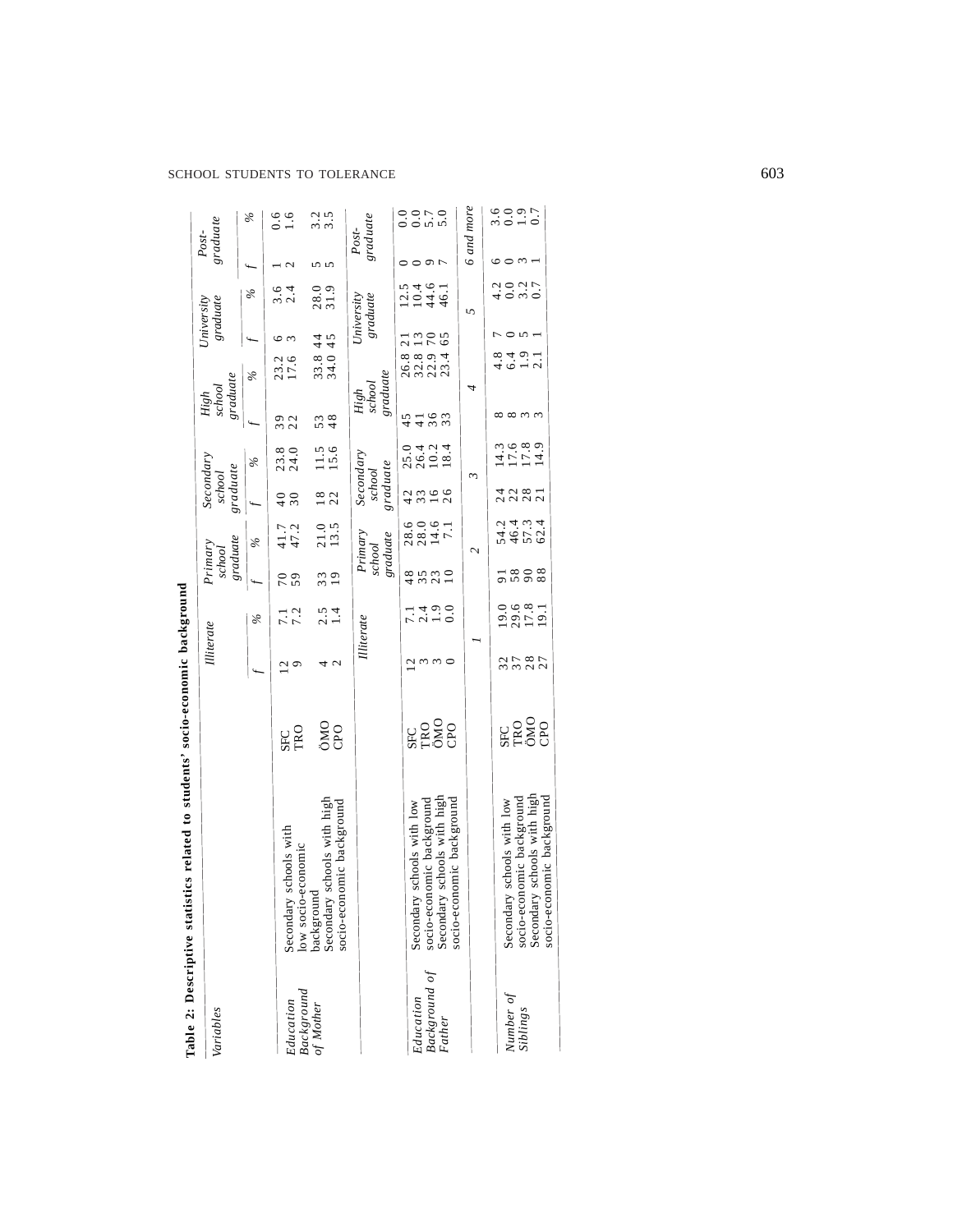Examining Table 2 indicate that schools' socio-economic backgrounds are appropriate for the purpose of this study.

The sampling size of the number obtained as a result of the calculation carried out with a formula was considered in the relational survey study (Tabachnick and Fidell 2007):

N>50+8m

N: Number of the participants

m: Number of the independent variables

The independent variables considered were gender, schools' socio-economic levels, grades, number of siblings, families' monthly incomes, and parents' educational background. Based on the formula, any sampling size exceeding 50+8.7  $= 106$  participants was deemed to be adequate enough for the quantitative part of the study. Given that the study covers 591 students, sampling size does not constitute a problem.

# **Study Group of Focus Group Interview**

In the focus group interview conducted in the qualitative part of the study, it does not matter whether the sampling represents the entire population because the research was not concerned with generalizable results. A study group was formed according to the maximum variation sampling using a purposive sampling technique. Maximum variation sampling aims to choose relevant and suitable individuals to maximize the range of perspectives investigated in the study. The attempt to find common points between variations enables the multilateral investigation of the research subject (Onwuegbuzie and Collins 2007). In this context, a focus group interview was conducted at each school with low and high socio-economic backgrounds. The interviews were administered with eight students from each school, including one girl and boy from each class, resulting in 16 students.

### **Data Collection Tools**

A semi-structured interview form used in the focus group interview and the Tendency to Tolerance Scale were used as data collection tools.

# *Tendency to Tolerance Scale*

Çaliskan and Saglam (2012) developed the Tendency to Tolerance Scale to investigate students' tendencies to tolerance and variables affecting their tendencies. The Tendency to Tolerance Scale consists of three sub-dimensions namely, value, acceptance, and empathy—and 18 items. Internal consistency coefficients for reliability for the original scale and the pilot study conducted by the researcher are highlighted in Table 4.

**Table 4: Results of reliability analysis of tendency to tolerance scale**

| Sub-dimensions | Original scale | Pilot study |
|----------------|----------------|-------------|
| Value          | .86            | .83         |
| Acceptance     | .70            | .75         |
| Empathy        | .63            | .75         |
| Total          | .89            | .90         |

According to the data (see Table 4), the Tendency to Tolerance Scale is reliable enough for the sub-dimensions and the entire scale.

# **Focus Group Interview: Semi-structured Interview Form**

The semi-structured interview form was produced for use in the focus group interview. The main questions pertained to tendency to tolerance, and sample cases were created in line with the levels of the students. Question items were revised according to experts' feedback. A piloting of the draft interview form and interview plan was conducted with a group of six students, who evaluated whether items were clear and covered the intended subject or not. The form was revised to obtain the final version.

# **Data Analysis**

Because quantitative and qualitative data collection techniques are used in the study, both data analysis techniques are presented separately.

# **Analysis of the Quantitative Data**

SPSS 21.0 was used to analyze the data. Obtained data were coded, entered into the program, and prepared for analysis using a datascreening technique.

During the coding of the Tendency to Tolerance Scale, items were marked as 1 for "totally disagree," 2 for "disagree," 3 for "no idea," 4 for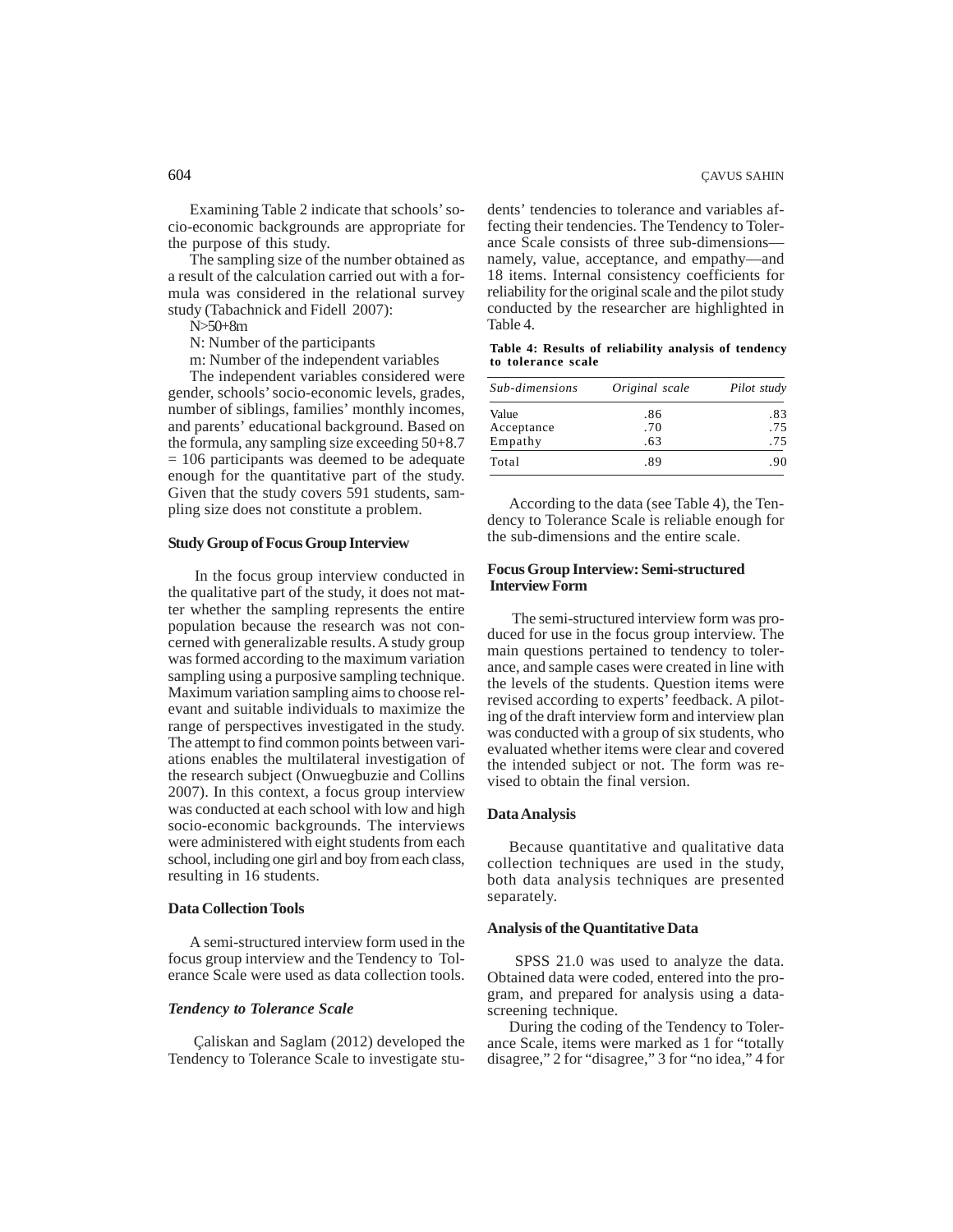"agree," and 5 for "totally agree." For the description of sub-dimensions "value," "acceptance," and "empathy" evaluations were deduced from total scores using the following scale: very low  $(1)$ , low  $(2)$ , moderate  $(3)$ , high  $(4)$ , and very high (5). A scale of five degrees, ranging from "totally agree" to "totally disagree," was used; this five-degree scaling consisted of four equal intervals. Thus, a 4/5=0.80 coefficient was found and used to determine the actual intervals of the scale points  $(1-1.79 \text{ totally disagree/very})$ low; 1.80–2.59 disagree/low; 2.60–3.39 don't know/moderate; 3.40–4.19 agree/high; 4.20–5.00 totally agree/very high). Arithmetic means of the participants in relation to the items in the Tendency to Tolerance Scale were interpreted by considering these intervals.

The normality of the distribution was tested and histogram analysis as well as skewness and kurtosis values were described so as to determine which test would be appropriate for the analysis of the data obtained by the Tendency to Tolerance Scale. Consequently, it was concluded that the distribution was not normal. The fact that skewness and kurtosis values did not fall outside the  $-1$  to  $+1$  range is the primary cause of the lack of normality. From this viewpoint, descriptive statistical methods (frequency, percentage, arithmetic average, standard deviation) were used in the complimentary analyses, and a Mann Whitney U test was used in the analysis to determine the significance of differences between variables. An ordered logistic regression analysis was conducted for the analysis of variables affecting the tendency to tolerance.

An ordered logistic regression was applied to explain the relationship between variables or to measure the effect(s) of independent variables on dependent variables and in the data sets where dependent variables are ordinal categorical and independent variables are nominal, dichotomous, and continuous. Values of the Wald test are expected to be significant  $(p<.05)$  in the interpretation of parameters in the results of the applied ordered logistic regression analysis. Values obtained with an estimation value from significant value category and by taking the "e power" of the estimation value are the basis of interpretation.

#### **Analysis of the Qualitative Data**

Data recorded on the recorder during the course of the semi-structured interview were transcribed. While producing the transcriptions, participants' comments were carefully transcribed verbatim. After the transcription process, the results were compared with the records. Interview results transformed into transcripts were coded for the purposes of the study. While performing the codings, coding reliability was observed. The coding was carried out by the researcher and an academic expert. Thus, the analyses by different coders were compared.

The reliability formula *Reliability = Number of Agreements / (Total Number of Agreements + Disagreements)* proposed by Miles and Huberman (1994) was used to calculate coding reliability in the content analysis of data collected during the research. The reliability of the codings was calculated to be 86 percent; therefore, codings were accepted as reliable. Any reliability calculation over 70 percent is assumed to be reliable (Miles and Huberman 1994).

The participants' opinions about tolerance are described by inducing generalities from the codings. Descriptions are supported by the explanations provided by the participants. When describing the interviews, the names of the participants were coded to avoid the disclosure of their identities. The coding system is as follows:

*H7M:* a seventh-grade male student at a secondary school with a high socio-economic background.

*L5F:* a fifth-grade female student at a secondary school with a low socio-economic background.

#### **FINDINGS**

This part of the study presents the quantitative and qualitative statistical analyses carried out in line with the sub-goals.

#### **Findings Pertaining to Quantitative Data**

The findings elicited via the Tendency to Tolerance Scale are presented in this part.

#### **Students' Tolerance Levels**

Answers given to the items on the scale used to describe students' tolerance levels are separately provided in Appendix 1. The data indicate that students' tolerance levels are generally very high. Table 5 presents the tolerance levels of the students according to the sub-dimensions and the schools' SEBG.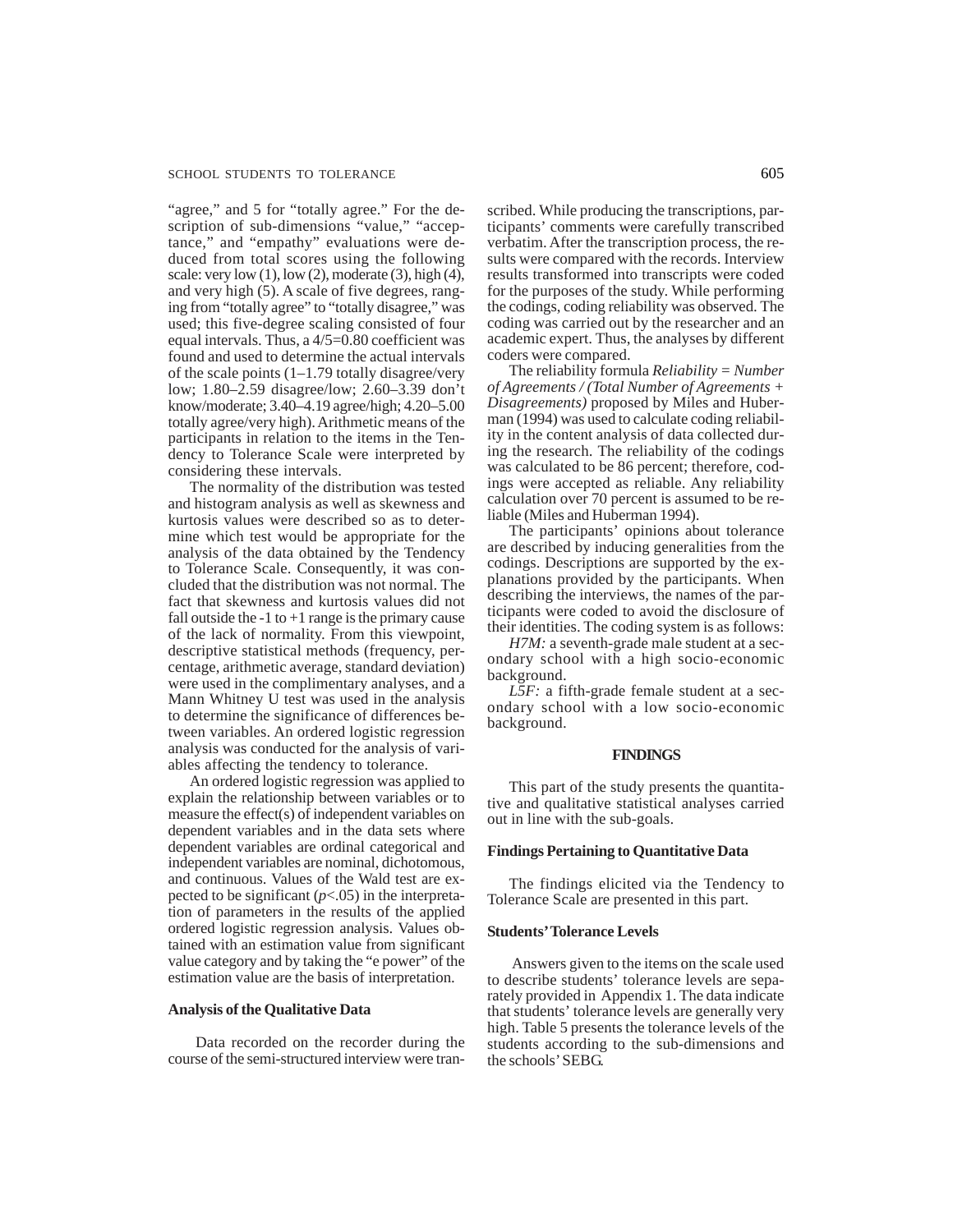| Sub-dimensions<br>of tolerance |                                            | Frequ-<br>$ency^*$ | $\mathcal{I}$  | $\overline{c}$ | $\mathfrak{Z}$ | $\overline{4}$ | 5    | $\mathcal{X}$ | $\boldsymbol{S}$ |
|--------------------------------|--------------------------------------------|--------------------|----------------|----------------|----------------|----------------|------|---------------|------------------|
| Value                          | Secondary schools                          | f                  | 2              | 1              | 13             | 120            | 157  | 4.4642        | .66434           |
|                                | with low socio-<br>economic<br>background  | $\%$               | 0.7            | 0.3            | 4.4            | 41             | 53.6 |               |                  |
|                                | Secondary schools                          | f                  | 1              | $\overline{0}$ | 8              | 79             | 210  | 4.6678        | .56291           |
|                                | with high socio-<br>economic<br>background | $\%$               | 0.3            | 0.0            | 2.7            | 26.5           | 70.5 |               |                  |
| Acceptance                     | Secondary schools                          | f                  | 2              | 7              | 52             | 132            | 100  | 4.0956        | .81787           |
|                                | with low socio-<br>economic<br>background  | $\%$               | 0.7            | 2.4            | 17.7           | 45.1           | 34.1 |               |                  |
|                                | Secondary schools                          | f                  | 2              | 8              | 51             | 143            | 94   | 4.0705        | .80721           |
|                                | with high socio-<br>economic<br>background | $\%$               | 0.7            | 2.7            | 17.1           | 48             | 31.5 |               |                  |
| Empathy                        | Secondary schools                          | f                  | $\overline{2}$ | 9              | 47             | 127            | 108  | 4.1263        | .83651           |
|                                | with low socio-<br>economic<br>background  | $\%$               | 0.7            | 3.1            | 16             | 43.3           | 36.9 |               |                  |
|                                | Secondary schools                          | f                  | 1              | $\overline{4}$ | 29             | 103            | 161  | 4.4060        | .74732           |
|                                | with high socio-<br>economic<br>background | $\%$               | 0.3            | 1.3            | 9.7            | 34.6           | 54   |               |                  |

**Table 5: Students' tolerance levels according to value, acceptance, and empathy**

Note. 5: very high, 4: high, 3: moderate, 2: low, 1: very low

According to Table 5, scores for value are very high for students at schools with low SEBG (X=4.46) and high SEBG  $(X=4.67)$ ; scores for acceptance are high for students at schools with low SEBG  $(X=4.10)$ and high SEBG ( $\overline{X}$ =4.07); and scores for empathy are high for the students at schools with low SEBG  $(\overline{X}=4.12)$  and very high for students at schools with high SEBG  $(X=4.41)$ . These findings indicate high tolerance levels. Table 6 indicates whether value, acceptance, and empathy levels differentiate according to different SEBG.

When he differentiation of students' tolerance levels is considered in terms of socio-economic background of the region of the school, a statistical significance was obtained for the subdimensions value ( $U=36774.5$ ;  $p<.05$ ) and empathy (*U*=34956.0; *p*<.05). It was discovered in relation with the ordinal means that value and empathy levels of the student at schools with a high socio-economic background are lower than those of the students at schools with a low socio-economic background. The analysis yielded

**Table 6: Mann-Whitney U Test Results (a) related to variations in students' tolerance levels according to the school's socio-economic background**

| Sub-dimensions<br>of tolerance | <b>SEBG</b>          | $\boldsymbol{n}$  | Mean<br>rank     | Sum of<br>S ranks    | Mann-<br>WhitneyU | Ζ        | Asymp.<br>Sig.<br>$(2-tailed)$ |
|--------------------------------|----------------------|-------------------|------------------|----------------------|-------------------|----------|--------------------------------|
| Value                          | Low<br>High<br>Total | 293<br>298<br>591 | 272.51<br>319.10 | 79845.50<br>95090.50 | 36774.500         | $-3.351$ | $.001*$                        |
| Acceptance                     | Low<br>High<br>Total | 293<br>298<br>591 | 296.59<br>295.42 | 86901.00<br>88035.00 | 43484.000         | $-.084$  | .933                           |
| Empathy                        | Low<br>High<br>Total | 293<br>298<br>591 | 266.31<br>325.20 | 78027.50<br>96908.50 | 34956.500         | $-4.272$ | $.000*$                        |

*Note.* a Grouping Variable: SEBG; \* *p*< .05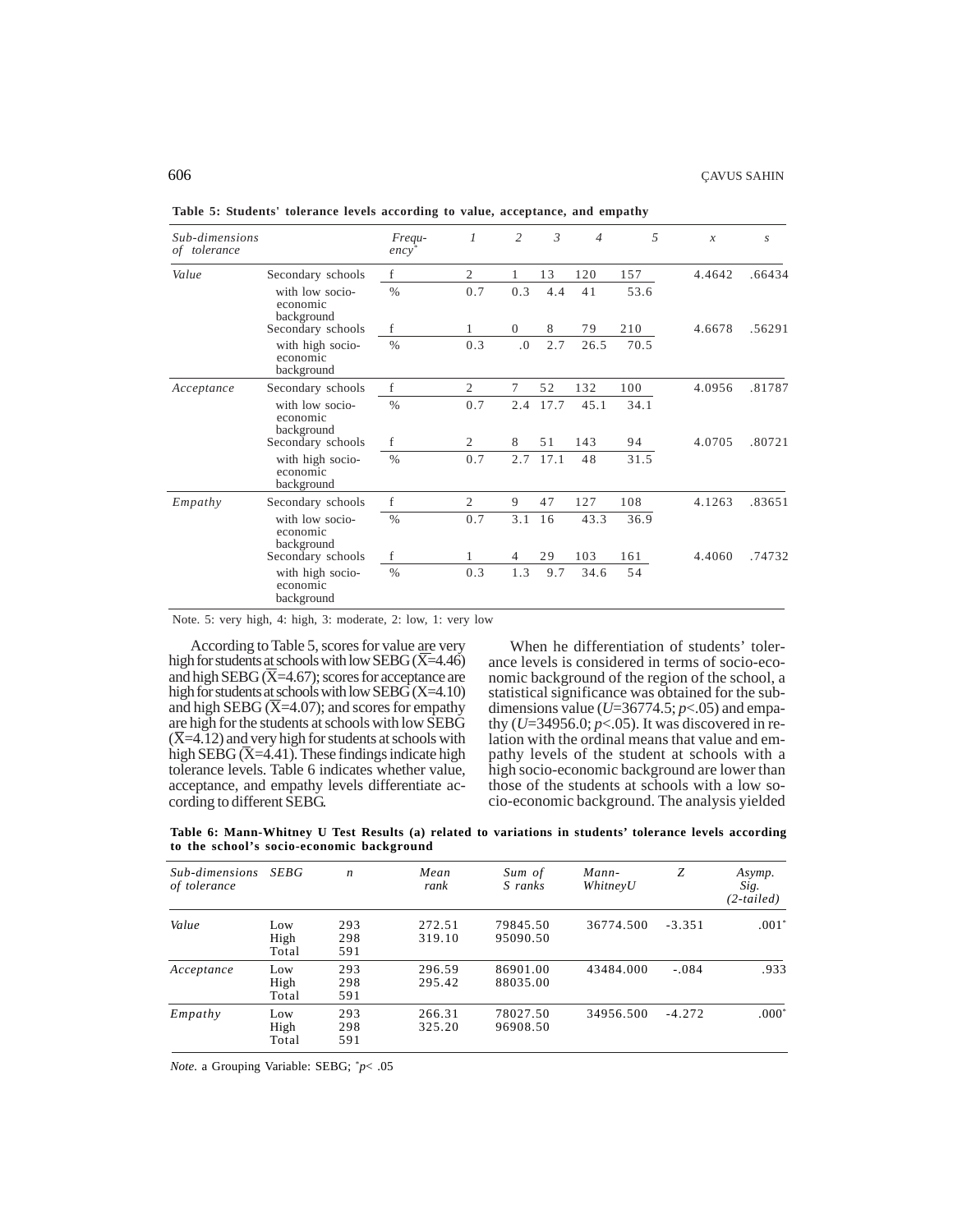a significant difference (*U*=43484.0; *p*>.05) pertaining to acceptance with regard to the region's socio-economic background. Students' acceptance levels were similar in both regions.

#### **Factors Affecting Students' Tolerance Levels**

By **c**onsidering the value, acceptance, and empathy sub-dimensions, the study sought to investigate to what extent students' tolerance level is affected by such variables as the region's socio-economic background, gender, grade, sibling number, monthly income of the family, and parents' educational background. Findings and interpretations pertaining to the sub-dimensions of tolerance are presented in this section of the study. To this end, the investigation of goodness-of-fit will first be provided via a test of parallel lines, a goodness-of-fit test, and pseudo values; parameters related with the model are then presented and interpreted.

#### *Parallel Assumption*

 Assumption of parallelity should be carried out for the ordered logistic regression analysis. Results elicited from the analysis are given in Table 7.

Table 7 suggests that categories of the dependent variable are parallel to each other in each of the three dimensions, and an assumption of parallelity is achieved (*p*>.05 for each subdimension).

# *Goodness-of-fit*

Results pertaining to the model's goodnessof-fit are summarized in Table 8. According to Table 8, the complementary log-log linked ordered logistic regression model is appropriate for each tolerance sub-dimension (*p*>.05 for each sub-dimension).

| Table 8: Goodness-of-Fit Test for tolerance sub- |  |  |
|--------------------------------------------------|--|--|
| dimensions (goodness-of-fit)                     |  |  |

|                    | Sub-dimen-<br>sions of<br>tolerance | Chi-<br>square | df   | Sig.  |
|--------------------|-------------------------------------|----------------|------|-------|
| Value              | Pearson                             | 1641.516       | 1860 | 1.000 |
|                    | Deviance                            | 751.883        | 1860 | 1.000 |
| Acceptance Pearson |                                     | 1784.314       | 1860 | .894  |
|                    | Deviance                            | 1098.745       | 1860 | 1.000 |
| Empathy            | Pearson                             | 1595.831       | 1860 | 1.000 |
|                    | Deviance                            | 1025.505       | 1860 | 1.000 |

*Note.* Link function: Logit.

The model's goodness-of-fit was investigated using R-square, which indicates what percentage of the dependent variables is explained by independent variables. Because R-square is not a suitable criterion for the analysis of logistic regression analyses, it yields very low results in such analyses, but offers a broader perspective. R-square values are presented in Table 9 as Cox and Snell, Nagelkerke, and McFadden values for each of the three sub-dimensions.

**Table 9: Investigation of goodness-of-fit through pseudo values (pseudo r-square)**

|               | Value | Acceptance Empathy |      |
|---------------|-------|--------------------|------|
| Cox and Snell | .125  | .067               | .129 |
| Nagelkerke    | .155  | .074               | .145 |
| McFadden      | .082  | .030               | .063 |

*Note.* Link function: Logit.

| Sub-dimensions<br>of tolerance | Model           | $-2 Log$<br>Likelihood | Chi-<br>square | df | Sig. |
|--------------------------------|-----------------|------------------------|----------------|----|------|
| Value                          | Null Hypothesis | 813.745                |                |    |      |
|                                | General         | 748.625(a)             | 65.121(b)      | 72 | .704 |
| Acceptance                     | Null Hypothesis | 1199.508               |                |    |      |
|                                | General         | 1119.910(a)            | 79.597(b)      | 72 | .252 |
| Empathy                        | Null Hypothesis | 1111.828               |                |    |      |
|                                | General         | 1016.274(a)            | 90.555(b)      | 72 | .053 |

**Table 7: Assumption-of-Parallelity Test for tolerance sub-dimensions (Test of Parallel Lines (c))**

*Note:* The null hypothesis states that the location parameters (slope coefficients) are the same across response categories.

a The log-likelihood value cannot be further increased after the maximum number of step-halving.

b The Chi-square statistic is computed based on the log-likelihood value of the last iteration of the general model. Validity of the test is uncertain.

c Link function: Logit.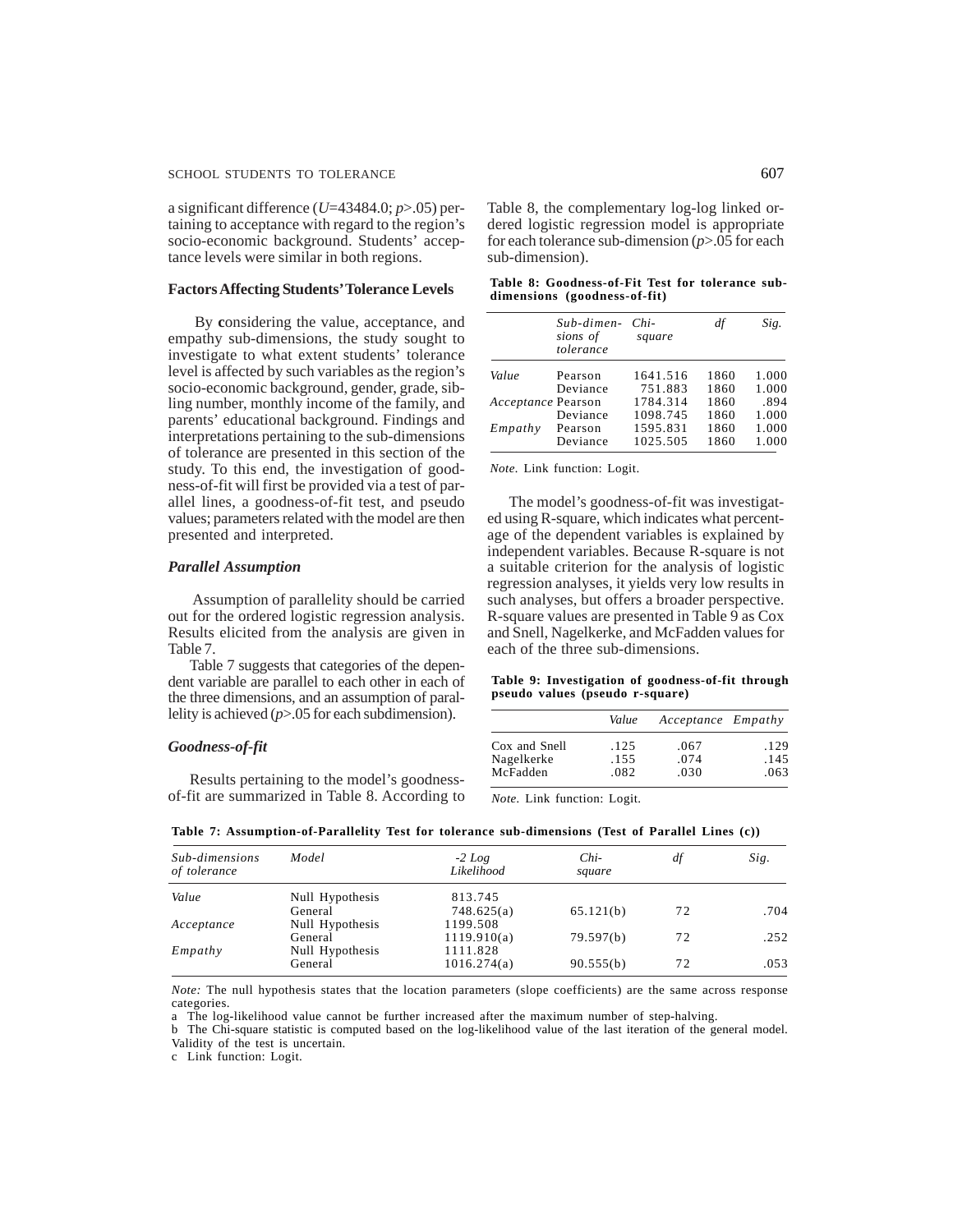Based on the foregoing findings, the data are deemed to be appropriate for the ordered logistic regression analysis.

As Table 10 indicates, only significant values are interpreted. Estimation values and eâ values are considered in the interpretation. It is crucial to determine reference categories to interpret eâ value. Table 10 shows that reference categories are the last categories. The variables are interpreted according to odds ratios.

# *Gender*

 According to Table 10, the gender variable of tolerance is an important determiner. "Male" was selected as a reference category for the gender variable. According to the data, tolerance levels of the female students are 1.81 times more than those of males in terms of the value subdimension, 1.49 times in terms of the acceptance sub-dimension, and 2.07 times in terms of the empathy sub-dimension.

# *Socio-economic Background of the School (SEBG)*

 Only in the empathy sub-dimension of tolerance as a statistical difference revealed and, relatedly, it can be suggested that it affects the empathy level. Empathy levels of the students at schools with low socio-economic background are 0.64 times less than those at schools with a high socio-economic background. In the previous analyses (Table 6), it was concluded that value and empathy levels of the students at schools with a high socio-economic background are higher than of those at schools with a low socio-economic background. Accordingly, in consideration of all data obtained, not very significant differences were revealed in the tolerance levels of the students at schools with low and high socio-economic backgrounds.

# *Grade*

 Significant differences in terms of grade were found only for the acceptance sub-dimension, which is likely to affect students' acceptance levels. Eighth grade was used as the reference category for this variable in the acceptance subdimension. Fifth graders' acceptance levels are 1.69 times higher than those of eighth graders.

# *Monthly Income*

 "4001 and more TL" is the reference category of monthly income variable which is the effect of tolerance on the value sub-dimension. Although the value level of students whose families' monthly income accounts for 1–800 TL is 0.19 times lower than that of students with highincome families, it is 0.35 times lower for "801– 1500 TL."

# *Father's Educational Background*

 University graduates and post-graduates were the reference category for the father's educational background variable, which is the effect of tolerance on the value sub-dimension. The value levels of students whose fathers had graduated from a university or post-graduate program were higher. The ratio difference was very low, eight digits after the "dot". Therefore, it is hard to point to a remarkable difference.

# **Findings Pertaining to Qualitative Data**

This part provides findings from the focus group interviews. To concretize the concepts in the focus group interviews, discussions were based on exemplary cases, and interpretations were carried out accordingly.

The first step of the focus group interview was to test the students' tolerance consciousness, and it was observed that all participants adopted the same approach toward tolerance. The discussion was carried out based on exemplary cases to describe students' tendencies to tolerance. Table 11 contains results of qualitative analysis.

Students from both SEBG levels regard empathy as a fundamental skill indispensable for tolerance. The participants stated that they empathize in various situations. Participant L8M shared such exemplary remarks as "I sometimes put myself in my mom's shoes." L5F stated, "When a friend of mine has a low score on an exam, I put myself in his/her shoes to understand him/her." H6F stated, "If a friend of mine is not well-to-do, I put myself in his/her shoes to understand that he/she is in need." H7M explained, "I got 100 points in the exam, and my friend got 20 points and he/she was crying. I put myself in his/her shoes and felt how sad he/she was."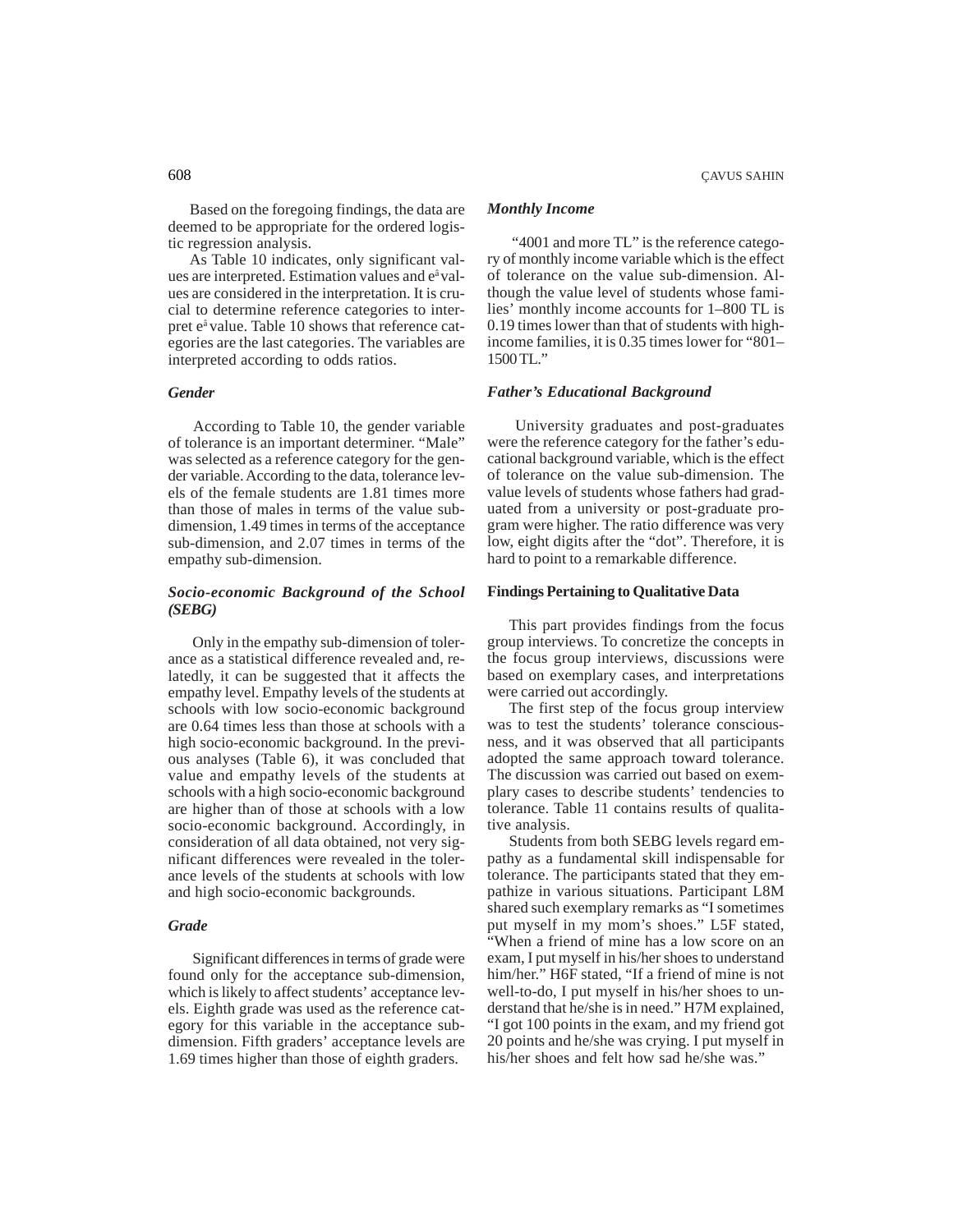SCHOOL STUDENTS TO TOLERANCE 609

|               |                                                                                            |                                                                                                                                                                                                                               | Value            |                                                   |                                                     |   |                     |                                                                                                                                                                                                                                                                                                               | Acceptance          |                                                                            |       |   |                |                                                                                                                 |                   | Empathy                                                                   |                 |                |
|---------------|--------------------------------------------------------------------------------------------|-------------------------------------------------------------------------------------------------------------------------------------------------------------------------------------------------------------------------------|------------------|---------------------------------------------------|-----------------------------------------------------|---|---------------------|---------------------------------------------------------------------------------------------------------------------------------------------------------------------------------------------------------------------------------------------------------------------------------------------------------------|---------------------|----------------------------------------------------------------------------|-------|---|----------------|-----------------------------------------------------------------------------------------------------------------|-------------------|---------------------------------------------------------------------------|-----------------|----------------|
|               |                                                                                            | $\begin{array}{c} Estimate \\ \hat{a} \end{array}$                                                                                                                                                                            | Std.<br>Error    | Wald                                              | Š                                                   | Þ | Sig.                | $Estimate$ $\hat{a}$                                                                                                                                                                                                                                                                                          | $\frac{Srd}{Error}$ | Wald                                                                       | $e^d$ | Ð | Sig.           | $\label{eq:estimate} \begin{array}{c} Existimate\\ \hat{a} \end{array}$                                         | Std.<br>Error     | Wald                                                                      | $e^d$           | Sig.<br>Ð      |
| Thres<br>hold | $Iolerance = 3$<br>$Iolerance = 2$<br>Tolerance=1                                          | $\begin{array}{l} 3.480 \\ 7.3183 \\ 7.31293 \\ 7.43146 \\ 8.333 \\ 7.4346 \\ 8.333 \\ \hline \end{array}$                                                                                                                    | ggger<br>Seger   | 235.396<br>238.028<br>221.186<br>10.316<br>10.316 |                                                     |   | 88885               | $\begin{array}{l} 153 \\ 1560 \\ 7740 \\ 999 \\ 1999 \\ 1999 \\ 1999 \\ 1999 \\ 1999 \\ 1999 \\ 1999 \\ 1999 \\ 1999 \\ 1999 \\ 1999 \\ 1999 \\ 1999 \\ 1999 \\ 1999 \\ 1999 \\ 1999 \\ 1999 \\ 1999 \\ 1999 \\ 1999 \\ 1999 \\ 1999 \\ 1999 \\ 1999 \\ 1999 \\ 1999 \\ 1999 \\ 1999 \\ 1999 \\ 1999 \\ 1999$ | 32285               | $\begin{array}{l} 26.850 \\ 16.017 \\ 2.858 \\ 6.172 \\ 6.172 \end{array}$ |       |   | egeat.         |                                                                                                                 | 188589            | $\begin{array}{l} 31.939 \\ 21.672 \\ 7.636 \\ 399 \\ 19.050 \end{array}$ |                 | 88888          |
| Location      | Gender=Female<br>Gender=Male<br>$Iolerance = 4$                                            |                                                                                                                                                                                                                               | 218              | .902                                              | 1.81                                                |   | 342                 |                                                                                                                                                                                                                                                                                                               |                     |                                                                            | 1.49  |   |                | $64683$<br>$64683$<br>$64683$<br>$64722$<br>$683$<br>$648$                                                      |                   |                                                                           | 2.07            |                |
|               | School_socio-economic<br>School_socio-economic<br>$=$ Low                                  |                                                                                                                                                                                                                               |                  |                                                   |                                                     |   |                     | O(a)                                                                                                                                                                                                                                                                                                          | 196                 | 3.189                                                                      |       |   | 074            | O(a)                                                                                                            | 200               | 4.994                                                                     | g               | .025           |
|               | Grade $=6$<br>Grade=5<br>$=$ High                                                          |                                                                                                                                                                                                                               | 3638             | 858                                               |                                                     |   | 5889                |                                                                                                                                                                                                                                                                                                               | 3337                |                                                                            | 1.69  |   |                |                                                                                                                 |                   |                                                                           |                 |                |
|               | Grade $=8$<br>Grade $=7$                                                                   |                                                                                                                                                                                                                               |                  |                                                   |                                                     |   |                     |                                                                                                                                                                                                                                                                                                               |                     | 4947<br>899<br>1.955                                                       |       |   | $842$<br>$842$ |                                                                                                                 | $\frac{433}{224}$ | 2.785<br>2.186                                                            |                 | $889$<br>$459$ |
|               | Sibling number $=$ 2<br>Sibling number=1                                                   | $(3)$ 5 $(3)$ 6 $(3)$ 6 $(3)$ 6 $(3)$ 6 $(3)$ 6 $(3)$ 6 $(3)$ 6 $(3)$ 6 $(3)$ 6 $(3)$ 6 $(3)$ 6 $(3)$ 6 $(3)$ 6 $(3)$ 6 $(3)$ 6 $(3)$ 6 $(3)$ 6 $(3)$ 6 $(3)$ 6 $(3)$ 6 $(3)$ 6 $(3)$ 6 $(3)$ 6 $(3)$ 6 $(3)$ 6 $(3)$ 6 $(3)$ | E885<br>865      | 88585                                             |                                                     |   | 83856               |                                                                                                                                                                                                                                                                                                               | <b>688358</b>       |                                                                            |       |   |                |                                                                                                                 |                   |                                                                           |                 |                |
|               | $Sibling number = 5$<br>Sibling number = 6<br>Sibling number $=$ 3<br>Sibling number $=$ 4 |                                                                                                                                                                                                                               |                  |                                                   |                                                     |   |                     | ลลลอริการ์ตูล                                                                                                                                                                                                                                                                                                 |                     | <b>BE852</b>                                                               |       |   | 32928          | $37.8$ $37.8$ $37.8$ $37.7$ $37.8$ $37.7$ $37.7$ $37.7$ $37.7$ $37.7$ $37.7$ $37.7$ $37.7$ $37.7$ $37.7$ $37.7$ | <b>EGGERS</b>     | 3382\$                                                                    |                 | 34378          |
|               | Monthly income=<br>and more<br>$1-800$ TL                                                  | $^{(a)}_{1.682}$                                                                                                                                                                                                              | 456              | 13.621                                            | $\ddot{ }$                                          |   | $\overline{8}$      | $0(a)$<br>$-707$                                                                                                                                                                                                                                                                                              | 376                 | 3.538                                                                      |       |   | .60            | $^{0(a)}_{-373}$                                                                                                | .387              | $-927$                                                                    |                 | 336            |
|               | Monthly income =<br>801-1500 TL                                                            | 1.059                                                                                                                                                                                                                         | 424              | 6.251                                             | 35                                                  |   | $.012$ <sup>*</sup> | $-0.663$                                                                                                                                                                                                                                                                                                      | .340                | 3.812                                                                      |       |   | 051            | $-224$                                                                                                          | 352               | 405                                                                       |                 | 525            |
|               | Monthly income =<br>1501-2500 TL                                                           | $069 -$                                                                                                                                                                                                                       | 406              | 2.887                                             |                                                     |   | 089                 | $-239$                                                                                                                                                                                                                                                                                                        | 321                 | 553                                                                        |       |   | 457            | .236                                                                                                            | 336               | 495                                                                       |                 | .482           |
|               | Monthly income =<br>2501-4000                                                              | $-183$                                                                                                                                                                                                                        | 414              | 195                                               |                                                     |   | 659                 | 077                                                                                                                                                                                                                                                                                                           | 314                 | $-061$                                                                     |       |   | 805            | $-044$                                                                                                          | 332               | 017                                                                       |                 | 895            |
|               | Monthly income =<br>4001TL                                                                 | 0(a)                                                                                                                                                                                                                          |                  |                                                   |                                                     |   |                     | O(a)                                                                                                                                                                                                                                                                                                          |                     |                                                                            |       |   |                | O(a)                                                                                                            |                   |                                                                           |                 |                |
|               | Mother education=<br>illiterate                                                            | 1.664                                                                                                                                                                                                                         | .306             | 1.623                                             |                                                     |   | 203                 | $-549$                                                                                                                                                                                                                                                                                                        | 838                 | 430                                                                        |       |   | 512            | .027                                                                                                            | 925               | $\overline{0}$                                                            |                 | 977            |
|               | Mother education=<br>primary school                                                        | $-704$                                                                                                                                                                                                                        | 1.231            | 327                                               |                                                     |   | 568                 | 230                                                                                                                                                                                                                                                                                                           | .722                | $\Xi$                                                                      |       |   | .750           | 646                                                                                                             | 824               | 615                                                                       |                 | 433            |
|               | Mother education=<br>secondary school                                                      | $-935$                                                                                                                                                                                                                        | 1.234            | 574                                               |                                                     |   | 449                 | $-112$                                                                                                                                                                                                                                                                                                        | 730                 | 023                                                                        |       |   | 878            | $\overline{3}$                                                                                                  | 829               | $\overline{141}$                                                          |                 | $708\,$        |
|               | Mother education=<br>high school                                                           | $-1.114$                                                                                                                                                                                                                      | 1.230            | 821                                               |                                                     |   | 365                 | 015                                                                                                                                                                                                                                                                                                           | 708                 | 600                                                                        |       |   | 983            | 582                                                                                                             | 815               | 509                                                                       |                 | 476            |
|               | Mother education=<br>university                                                            | $-585$                                                                                                                                                                                                                        | 1.245            | 220                                               |                                                     |   | 639                 | $-100$                                                                                                                                                                                                                                                                                                        | 724                 | 019                                                                        |       |   | 890            | 509                                                                                                             | 827               | 379                                                                       |                 | 538            |
|               | Mother education=<br>postgrad                                                              | $0(a)$                                                                                                                                                                                                                        |                  |                                                   |                                                     |   |                     | O(a)                                                                                                                                                                                                                                                                                                          |                     |                                                                            |       |   |                | O(a)                                                                                                            |                   |                                                                           |                 |                |
|               | Pather education=<br>illiterate                                                            | 6.781                                                                                                                                                                                                                         | 610              | 755.553                                           | 5.15.10 <sup>-8</sup>                               |   | $60^\circ$          | .486                                                                                                                                                                                                                                                                                                          | 835                 | 339                                                                        |       |   | 560            | $-1.972$                                                                                                        | 1.010             | 3.811                                                                     | $\overline{14}$ | 051            |
|               | Father education=<br>primary school                                                        | 6.229<br>Ţ                                                                                                                                                                                                                    | 336              | 2333.244                                          | $10-8$<br>8.95.                                     |   | $000^*$             | 489                                                                                                                                                                                                                                                                                                           | .684                | $-511$                                                                     |       |   | 475            | $-1.301$                                                                                                        | 891               | 2.133                                                                     |                 | 144            |
|               | Father education= sec<br>Father education=<br>ondary school<br>high school                 | 6.759<br>16.528<br>7<br>7                                                                                                                                                                                                     | 307              | 2985.022<br>3855.082                              | $^{8}$ <sub>10</sub> <sup>*</sup><br>5.27.<br>6.64. |   | $\frac{6}{6}$       | $-133$                                                                                                                                                                                                                                                                                                        | 654                 | 040<br>056                                                                 |       |   | 842            | $-1.682$<br>$-1.434$                                                                                            | 867               | 3.701<br>2.740                                                            |                 | 054<br>098     |
|               | $\frac{18}{18}$<br>Father education= postgrad 0(a)                                         |                                                                                                                                                                                                                               | $\overline{000}$ |                                                   |                                                     |   |                     | 0(3)                                                                                                                                                                                                                                                                                                          | .632                | 000                                                                        |       |   | .983           | $\frac{-1.269}{0(a)}$                                                                                           | .844              | 2.263                                                                     |                 | .133<br>- ت    |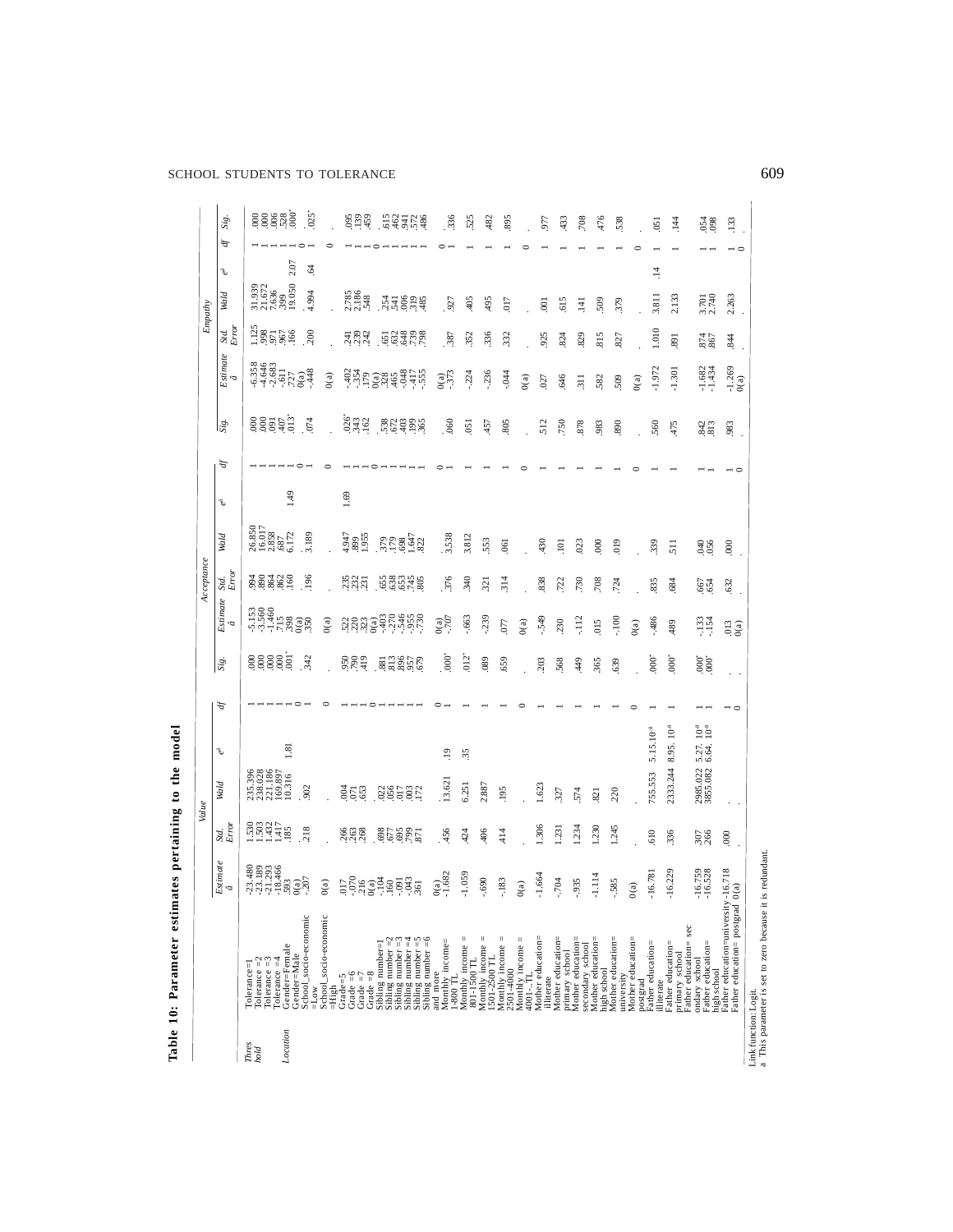|  |  |  |  |  |  |  |  |  |  | Table 11: Analyses of the results obtained from focus group interviews |  |
|--|--|--|--|--|--|--|--|--|--|------------------------------------------------------------------------|--|
|--|--|--|--|--|--|--|--|--|--|------------------------------------------------------------------------|--|

| Schools with low SEBG          |                             | <i><u><b>Ouestions</b></u></i>                                                                                     | Schools with high SEBG                    |                                                                                                                                   |
|--------------------------------|-----------------------------|--------------------------------------------------------------------------------------------------------------------|-------------------------------------------|-----------------------------------------------------------------------------------------------------------------------------------|
| Participants                   | Codes                       |                                                                                                                    | Participants                              | Codes                                                                                                                             |
| All participants               | N <sub>0</sub>              | Can tolerance exist<br>without empathy?                                                                            | All participants                          | No                                                                                                                                |
| L8M                            | Sometimes I do              | Do you respect<br>people around you?                                                                               | H5M and H8F                               | Yes                                                                                                                               |
| All participants<br>except L8M | Yes                         |                                                                                                                    | All participants<br>except H5M<br>and H8F | I respect people<br>who are trust-<br>worthy, close,<br>and known to me,<br>but not the ones<br>who mistreat my<br>acqauaintances |
| L7F, L8M, L5F,                 | Yes                         | Do you accept<br>somebody as he/she<br>is?                                                                         | H7F                                       | Sometimes                                                                                                                         |
| The others                     | Sometimes                   |                                                                                                                    | The others                                | Yes                                                                                                                               |
| $L8F$ , $L5F$<br>The others    | Tolerate<br>Do not tolerate | How do you react<br>to someone younger<br>than you who<br>suppresses you by<br>giving orders?                      | <b>H8F, H5F</b><br>The others             | Tolerate<br>Do not tolerate                                                                                                       |
| L7F, L6F, L6M, L8M Tolerate    |                             | A friend of yours<br>unwillingly causes<br>an unpleasant<br>situation for you.<br>Do you tolerate it?              | H7F                                       | Do not<br>tolerate                                                                                                                |
| The others                     | Do not tolerate             |                                                                                                                    | The others                                | Tolerate                                                                                                                          |
| All participants               | Do not tolerate             | In relation with the<br>foregoing item, you<br>learn that your friend<br>did it on purpose. Do<br>you tolerate it? | All participants                          | Do not tolerate                                                                                                                   |

Participants H5M and H8F expressed that people deserve respect for humane reasons, and this process is mutual: If they respect others, others will respect them in return. The majority of the students at schools with a high SEBG also attached importance to trust and intimacy in terms of respecting others. Remarkably, this result was not observed in students at schools with a low SEBG.

Participant H8F stated that she does not accept every person as he/she is and that efforts should be made to change some negative aspects into positive ones. For example, she explained that her friends are disrespectful and abusive from time to time, making them unwelcomed. Similarly, H5M said that it is important to accept individual differences, but this could be problematic in practice; he explained that his friends mock him because of his skin color. H7F explained that she does not accept people as they are and cannot stand their irritating behaviors, which frustrate her. Generally, the students showed tolerance to individual differences and behaviors, although some students indicated limits to their tolerance threshold.

L8F and L5F stated that they can tolerate the negative manners of younger individuals and help them by simply warning them in an appropriate manner. However, students at the other school with a low SEBG expressed that they cannot tolerate such behaviors, but instead react to them. Similarly, students at both schools with a high SEBG stated that they can tolerate such behaviors whereas the others indicated that they cannot. According to H6F, if someone does not respect her, she will break his/her heart even if he/she is younger. H5M stated that he would act the same and gave the following example: "While I was playing football, a younger student was talking as if he was giving an order and saying that he was the captain. I did not take kindly to this behavior." It can be inferred from the fore-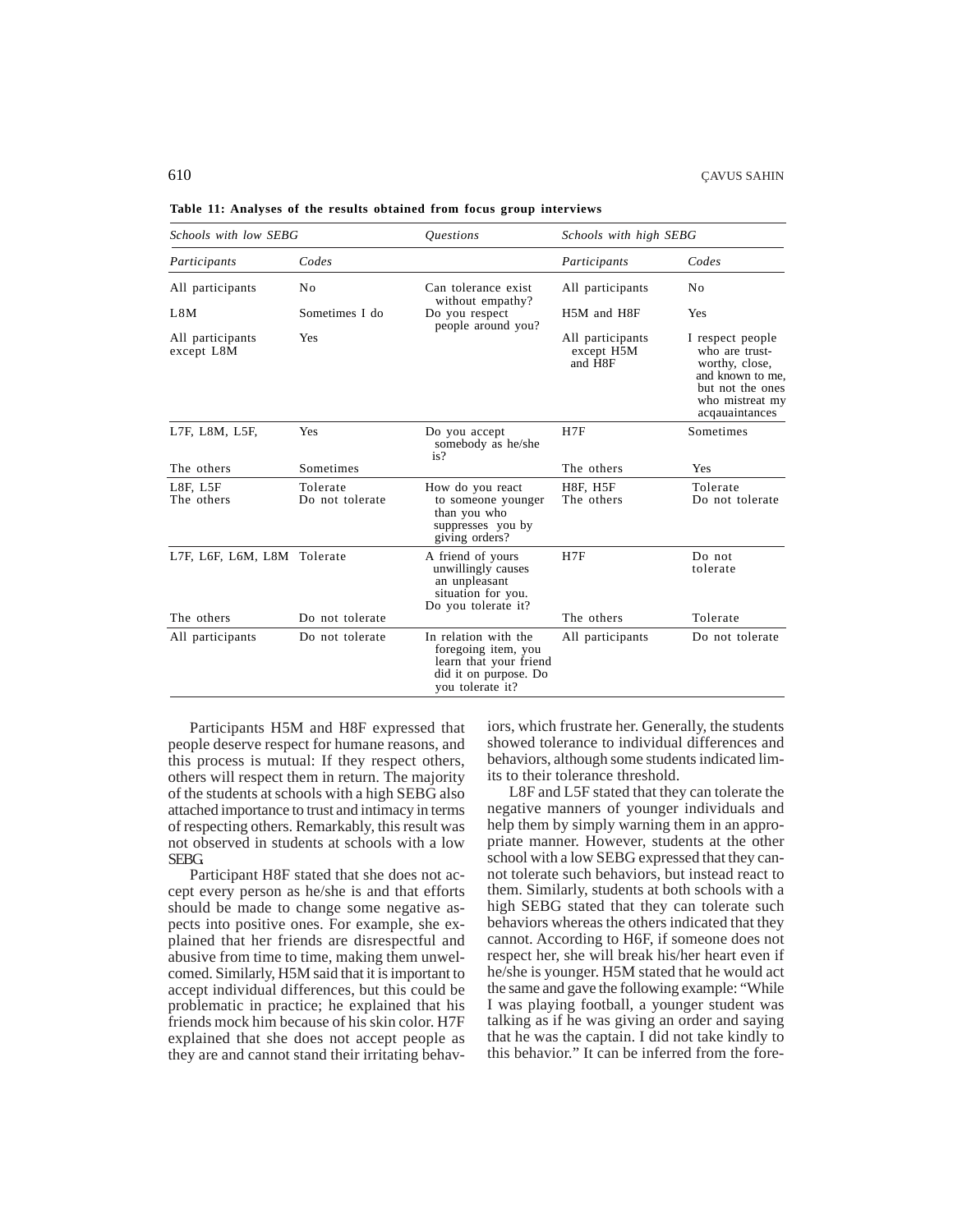# SCHOOL STUDENTS TO TOLERANCE 611

going that the participants have some tolerance problems.

Half of the students at schools with low SEBG can tolerate any unintentional behavior with a negative result whereas the other half stated that they cannot. When their tolerance levels were investigated by making changes in the exemplary cases and intentional misbehaviors are included, all the participants expressed their intolerance. When the students at schools with a high SEBG were examined, it was determined that only one student could not put up with an unintentional behavior; all the other could. Contrarily, all stated that they would be intolerant to intentionally malicious behavior. Only H5F expressed that she would talk to the doer of such an act, distance herself from the doer, and forgive him/ her when he/she realizes and accepts his/her mistake. The fact that such a tolerant behavior is only adopted by one student highlights the lack of tolerance of the rest. Tolerance levels of the students could vary depending on the results of the negative behaviors. Those at schools with either SEBG who expressed that they would not be tolerant of an unintentional behavior would forgive the wrongdoer if he/she faced the same outcome, which is considered a negative finding for students' tolerance levels. Some of the students could accept the negative behavior if the wrongdoer suffers the same consequences. Such tendencies might result in undesirable behaviors, like revenge and hatred.

# **DISCUSSION**

Information age and the global changes in it lessen the distances between the societies and forced the different cultures being together. Since today's world needs close relationships between the different cultures of societies, it is necessary for individuals to be gained tolerance in order to construct healthy social structures and keep having so. Most of all, the younger the students the more permanent tolerance they have. Being as a universal term 'tolerance', investigation of students' levels of tolerance is an important issue. Determining the challenges in students' tolerance acquisition is a significant opportunity to increase students' tolerance levels and to maintain the existing tolerance levels of students. In this study, the variables that affect tolerance are addressed.

When secondary school students' tolerance tendencies are investigated, tolerance levels of students at schools with high SEBGs are shown to be quantitatively higher than those of students at schools with low SEBG; however, both have qualitatively high tolerance tendency levels. Keskin et al. (2012) found a high level of tolerance in secondary school students. Çaliskan and Saglam (2012) obtained similar results. When tolerance levels are considered according to value, acceptance, and empathy sub-dimensions, it can be seen that students have a very high tendency for tolerance in terms of value dimension in schools with either SEBG, while it is high in only the acceptance sub-dimension. Although it is very high in the empathy sub-dimension at the high SEBG school, it is only high in schools with a low SEBG. When these results are examined, it is revealed that secondary school students respect other individuals and accept them irrespective of their differences. However, value levels are slightly higher than acceptance levels. Whereas value is associated with an attitude, acceptance is related with behavior. Thus, it can be perceived that it is normal for secondary school students to display such a difference because the likelihood of translation of behavioral tendencies toward others into relationships is quite higher than into attitudes, which explains the obtained results. In addition, the fact that tendencies are similar in both groups despite differences in socio-economic backgrounds suggests that economic parameters are not effective in value and acceptance sub-dimensions. On the other hand, empathy levels are not similar in both groups as observed in the other two sub-dimensions. Students at schools with a high SEBG scored lower than those at schools with a low SEBG (empathy levels of both groups are high; the aforementioned difference is quantitative), which might result from such factors as education, environment, and lifestyle differences of students with a high SEBG. Secondary school students possess a certain tolerance competence. The stability of these views regardless of different environments, time, and cases is surely open to discussion. Focus group interviews conducted to this end offer solutions to this problem. The analyses yielded that students' tolerance levels are high, but in some cases they are unwilling to be tolerant. It can be seen that intentional and unintentional behaviors violating individual rights and conflicting with their inter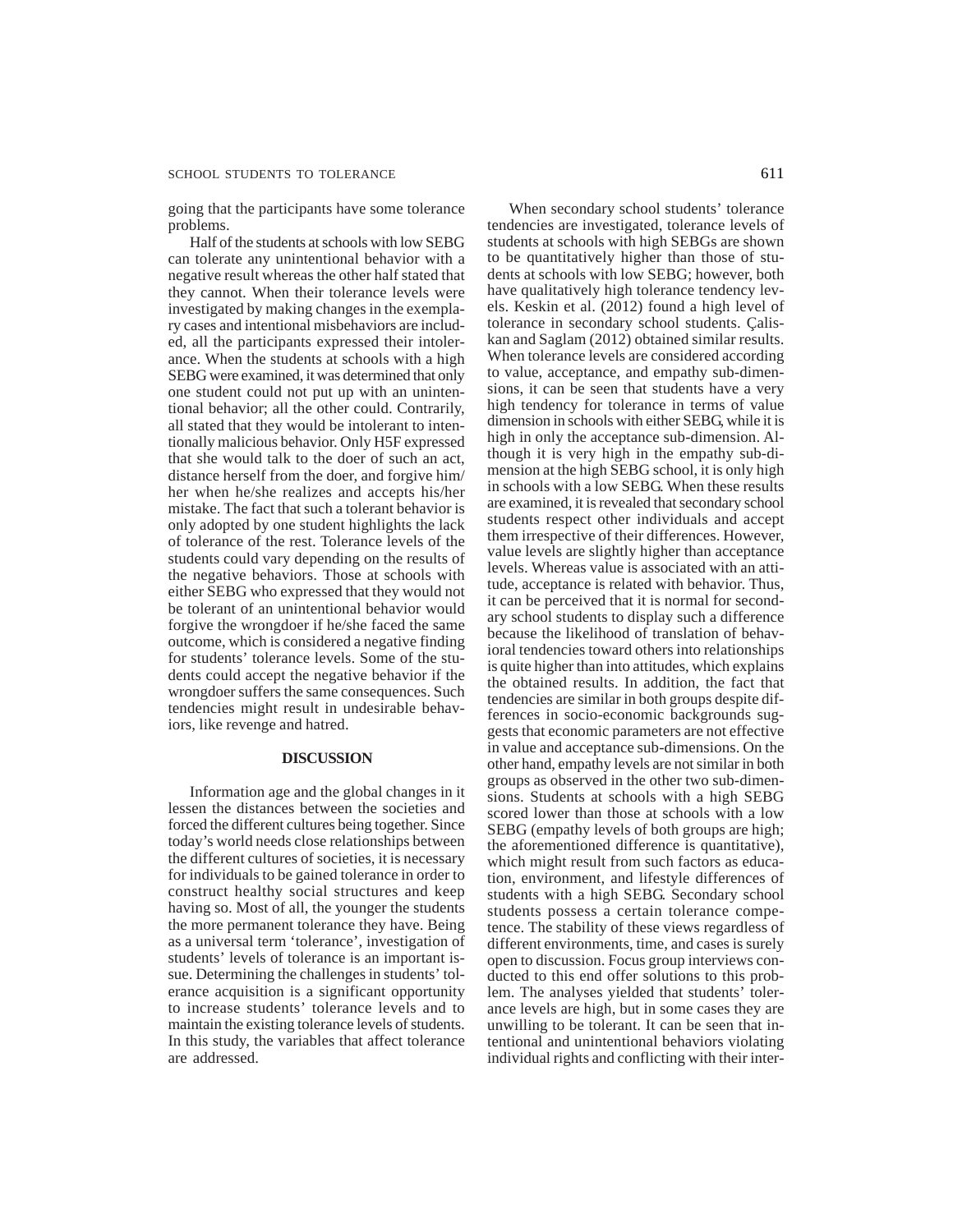ests are not tolerated. Moreover, behaviors intended to hurt one's pride and ego are likely to lessen the occurrences of tolerance. In reaction, not only intolerance but also behavioral and affective reactions might emerge.

The most effective variable observed in tolerance tendencies is gender, and female students scored higher than males in terms of value, acceptance, and empathy. According to Golebiowska (1999), gender is a significant determiner for tolerance, and men are more tolerant than women (Williams et al. 1976). Çaliskan and Saglam (2012) revealed in their study that girls are more tolerant. Keskin et al. (2012) conducted a study with secondary school students and found no significant difference between girls and boys, proving that gender cannot be overlooked in the acquisition of tolerance. Although female students' tolerance levels are higher, those of male students are often higher or the same in other studies. Tolerance is shaped by culture. Therefore, understanding and roles of gender in culture are effective. In addition to gender, family's monthly income (value level of those with 0– 1500 TL (approximately 550 Euro or 700 Dollar) income is lower) and father's education level (university graduates and post-graduates have a higher value level) are effective for determining the value sub-dimension, while the grade variable (fifth graders have a higher level of acceptance) has an effect on acceptance and high SEBG (empathy levels of students at school with a high SEBG are higher) on empathy. The limited effect of socio-economic level variable is significant. Tippett and Wolke (2014) state that socioeconomic level has a very limited effect on intolerance for other students. Contrary to this study, Borinskaya et al. (2014) emphasizes the socioeconomic level on the degree of tolerance. Tolerance creates a less stressful environment so, individuals tend to be happy. In order to get this outcome, the level of tolerance is expected to be high and hence they take socio-economic level as an indicator.

According to Çaliskan and Saglam's (2012) findings, the higher the grade is, the lower the tolerance levels are; in addition, the higher mothers' education levels are, the higher students' tolerance levels became. Fathers' educational background created no variation in tolerance. In the research carried out by Keskin et al. (2012), tolerance levels of secondary school students did not vary according to SEBG variable. Thus,

gender, socio-economic structure, grades, and parents' education levels have varying levels of effects on tolerance of secondary school students.

The obtained high level of tolerance and its sub-dimensions (value, acceptance, and empathy) signify that the present tolerance level is satisfactory. According to Mokeyeva et al. (2015), the rejection of some qualities such as violence and vicious are gains of students of educational systems which maintain tolerance as value.

However, considering the concerns resulting from the focus group interviews, it is beneficial to take affecting variables into account for the sustainability and amelioration of the present conditions of tolerance levels.

# **CONCLUSION**

The results of the study revealed a high level of tolerance for secondary school students. There is no significant difference when tolerance levels are discussed both for low and high socio-economic background. Tolerance level of students from different socio-economic background is only effective on the dimensions of value and empathy. However, this difference is limited. Because, in general, students have higher levels of tolerance in value, empathy, and acceptance which are considered as sub-dimensions of tolerance.

As for factors which affect tolerance levels; gender, socio-economic status, class, parents' level of education are effective in various ways on the tolerance level of secondary school students. The result that, high levels of tolerance might be vulnerable in an uncontrolled educational environment should not be ignored.

#### **RECOMMENDATIONS**

When education is defined as preparing the individual for a vigorous and qualified society, high tolerance level of secondary school students is significant. For the sustainability of this level, it is suggested that, with respect to educational policies, functional mechanisms should be improved. Besides, it is important to support students by considering some factors such as, gender, socio-economic status, class, and parents' level of education. From another point of view, it is suggested that, educational environments should be organized by including value, empa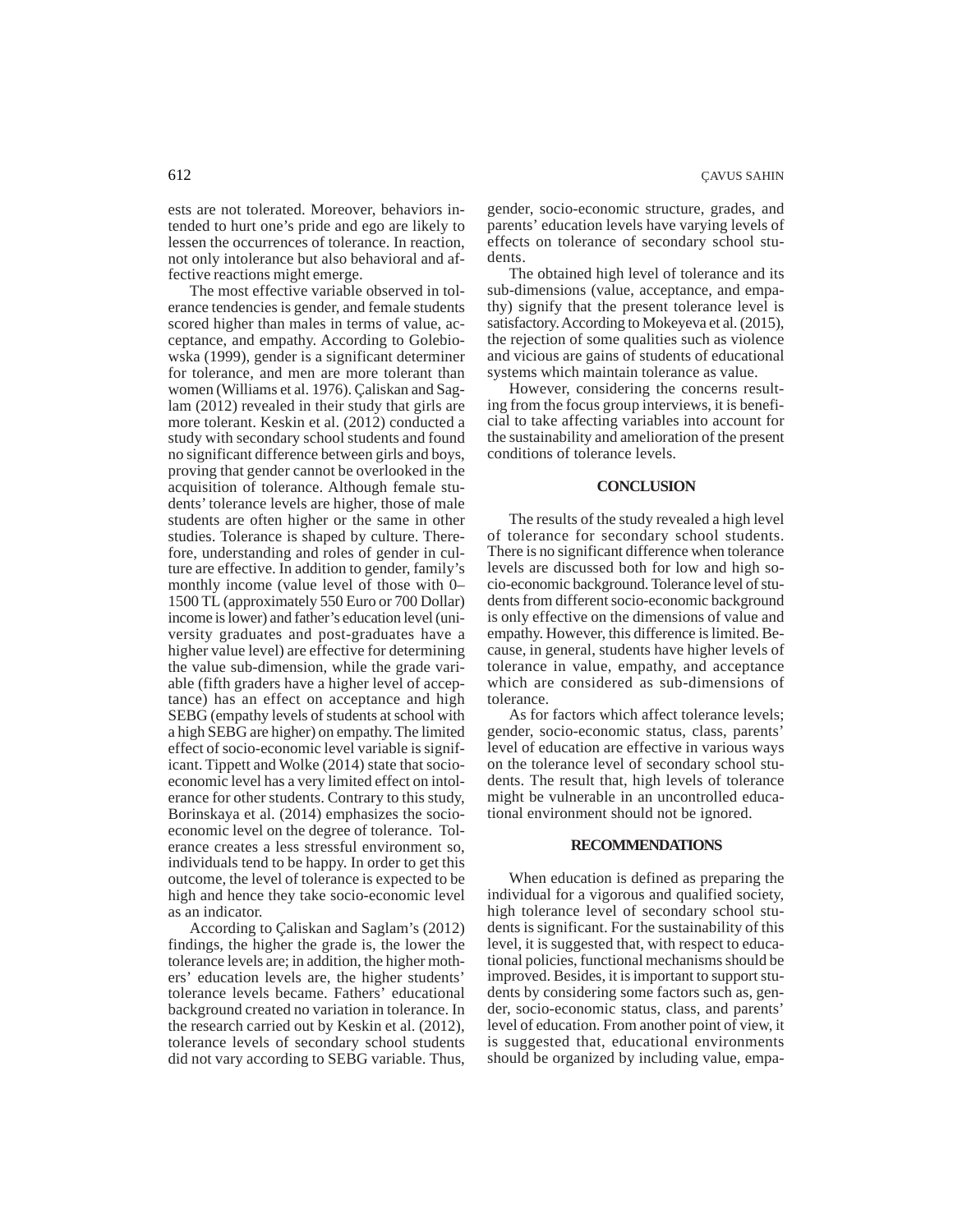thy, and acceptance which are considered as sub dimensions of tolerance.

# **FOR FUTURE STUDIES**

This paper studies tolerance in secondary schools within the framework of defined independent variables. In this respect, the investigation of tolerance both prior to and after secondary school would help us to have a wider understanding for the development of tolerance. Besides, in the light of various theoretical bases, the concept of tolerance could be investigated with reference to different paradigms. Additionally, investigation of functional outcomes of high level of tolerance would provide feedback for the educational system.

# **LIMITATIONS OF STUDY**

The current study has a mixed methodology design and interpreted the findings with reference to both positivistic and interpretive paradigms. The validity of the findings is interpreted with the framework of these paradigms.

Value and empathy were taken into consideration as sub dimensions of tolerance and level of tolerance were interpreted with regard to these three sub component.

*Çanakkale*, the province where the study was carried out is of high level social status. The results should be interpreted within this framework.

#### **REFERENCES**

- Aspin DN 1995. The conception of democracy: A philosophy for democratic education. In: JD Chapman, ID Froumin, DN Aspin (Eds.): *Creating and Managing the Democratic School.* London: Falmer, pp. 30- 59.
- Aubakirova SS, Ismagambetova ZN, Karabayeva AG, Akhmetova GG 2014. Tolerance in contemporary Kazakshtan socio-cultural space. *European Journal of Science and Teology,* 10(6): 89-98.
- Avery PG, Sullivan JL, Wood SL 1997. Teaching for tolerance of diverse beliefs. *Theory into Practice,* 36(1): 32–38.
- Babbie E 2011. *The Basics of Social Research.* 5th Edition. USA: Wadsworth Cengage Learning.
- Borinskaya S, Inglehart R, Harro J, Cotter A, Ponarin E, Welzel C 2014. Genetic factors, cultural predispositions, happiness and gender equality. *Journal of Research in Gender Studies*, 2014(1): 32-100.
- Bretherton L 2004. Tolerance, education and hospitality: A theological proposal. *Studies in Christian Ethics,* 17(1): 80-103.
- Chong D 1994. Tolerance and social adjustment to new norms and practices. *Political Behavior,* 16(1): 21– 53.
- Corneo G, Jeanne O 2009. A theory of tolerance. *Journal of Public Economics,* 93: 691–702.
- Creswell JW 2003. *Research Design, Qualitative, Quantitative, and Mixed Methods Approaches.* 2nd Edition. USA: Sage Publication.
- Çaliskan H, Saglam HI 2012. A study on the development of the tendency to tolerance scale and an analysis of the tendencies of primary school students to tolerance through certain variables. *Educational Sciences: Theory and Practice,* 12(2): 1431–1446.
- Donnelly C 2004. Constructing the ethos of tolerance and respect in an integrated school: The role of teachers. *British Educational Research Journal,* 30(2): 263–278.
- Dynes W 1967. Education and tolerance: An analysis of intervening factors. *Social Forces,* 46(1): 22–34.
- Ferrar JW 1976. The dimensions of tolerance. *The Pacific Sociological Review*, 19(1): 63–81.
- Fiala A 2005. *Tolerance and the Ethical Life*. USA: Continuum Press.
- Forst R 2001. Tolerance as a virtue of justice. *Philosophical Explorations: An International Journal for the Philosophy of Mind and Action,* 4(3): 193–206.
- Golebiowska EA 1999. Gender gap in political tolerance. *Political Behavior*, 21(1): 43–66.
- Greene, JP 2015. Learning from live theater: Students realize gains knowledge, tolerance and more. *Education Next,* 15(1): 54-71.
- Gündoðan AO 2009. Demokrasi ve Kabul Görme Sorunu. *I. International European Union, Democracy, Citizenship and Citizenship Education Symposium, Symposium Proceedings,* Usak University, AB Egitim, Arastirma ve Uygulama Merkezi, Usak, 28- 30 May 2009, pp.74-76.
- Hesse-Biber SN 2010. *Mixed Method Research: Merging Theory with Practice.* USA: The Guilford Press.
- Kartal O, Saygili S, Gökçen E, Özdemir S, Ates R, Attila S, Kincal R 2007. The tolerance level of high school students. In: A Ross (Ed.): *Citizenship Education in Society.* London: CiCe, pp. 723–736.
- Keskin Y, Öksüz Y, Gelen Ý, Yilmaz HB 2012. Comparing the acquisition levels of some universal values in the 5th grade students (The Case of Samsun). *Ondokuz Mayis Üniversitesi Egitim Fakültesi Dergisi*, 31(2): 351–374.
- Kincal RY 2004. *Vatandaslik Bilgisi.* Ankara: Mikro Basim –Yayim –Dagitim.
- Kris D, Shane PS 2014. Pluralistic conditioning: Social tolerance and effective democracy. *Democratization*, 21(1): 1-28.
- Lickona T 2002. Making Sense of Tolerance and Diversity. The Fourth and Fifth Rs, 8(2). From <www.cortland.edu/character>
- Maarman R, Steyn E, Wolhuter C 2006. Optimal demographic information for policy development in the South African education system. *South African Journal of Education,* 26(2): 295–304.
- Mafora P 2013. (In)tolerance of diversity and school governance: Perceptions and experiences of parents in Soweto secondary schools. *Mediterranean Journal of Social Sciences,* 4(4): 101–109.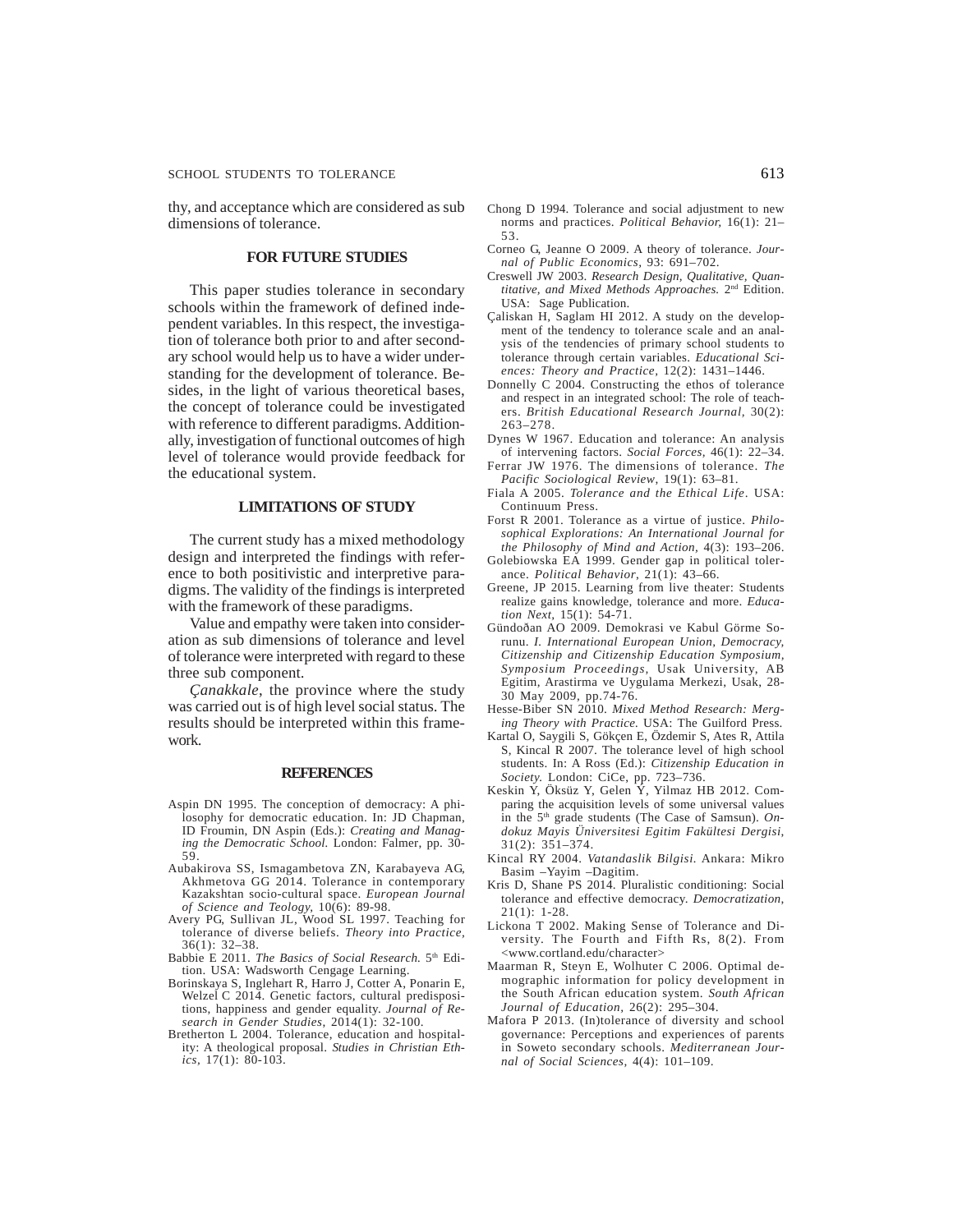- McClosky H, Brill A 1983. *Dimensions of Tolerance: What Americans Believe About Civil Liberties.* New York: Russell Sage Foundation.
- Miles MB, Huberman AM1994. *Qualitative Data Analysis: An Expanded Sourcebook.* 2nd Edition. USA: Sage Publications.
- Mokeyeva EV, Zakirova VG, Masalimova AR 2015. Tolerant pedagogic space as a condition of non-violence position education among elementary school pupils. *Review of European Studies,* 7(4): 216-220.
- Nieto S 1994. Affirmation, solidarity and critique: Moving beyond tolerance in multicultural education. *Multicultural Education,* (4): 7: 18.
- Onwuegbuzie AJ, Collins KMT 2007. A typology of mixed methods sampling designs in social science research. *The Qualitative Report,* 12(2): 281–316.
- Orlenius K 2010. Tolerance of intolerance: Values and virtues at stake in education. *Journal of Moral Education*, 37(4): 467–484.
- Persell CH, Green A, Gurevich L 2001. Civil society, economic distress, and social tolerance. *Sociological Forum*, 16(2): 203–230.
- Popkewitz T 2008. Education sciences, schooling, and abjection: Recognizing difference and the making of inequality? *South African Journal of Education,* 28: 301-319.
- Potgieter FJ, Walt JL, Wolhuter CC 2014. Towards understanding (religious) (in)tolerance in education. *HTS Teologiese Studies/Theological Studies,* 70(3): 1-8.
- Rapp C, Freitag M 2014. Teaching tolerance? Associational diversity and tolerance formation. *Political Studies,* 1-21.
- Schoeman S 2006. A blueprint for democratic citizenship education in South African public schools: African teachers' perceptions of good citizenship. *South African Journal of Education,* 26(1): 129–142.
- Simmons JL 1965. Tolerance of divergent attitudes. *Social Forces*, 43(3): 347–352.
- SmithT 2002. Tolerance and forgiveness: Virtues or vices? *Journal of Applied Philosophy*, 14(1): 31– 41.
- Sniderman PM, Tetlock PE, Glaser JM, Green DP, Hout M 1989. Principled tolerance and the American mass public. *British Journal of Political Science*, 19(1):  $25 - 45$ .
- Solomons I, Fataar A 2011. A conceptual exploration of values education in the context of schooling in South Africa. *South African Journal of Education,* 31: 224-232.
- Stouffer SA 1955. *Communism, Conformity and Civil Liberties.* New York: Doubleday.
- Sahin Ç 2011. Perceptions on prospective teachers about tolerance education. *Educational Research and Reviews,* 6(1): 77–86.
- Tabachnick BG, Fidell LS 2007. *Using Multivariate Statistics.* 5th Edition. Boston: Pearson Education, Inc.
- Tashakkori A, Teddlie C 2003. *Handbook of Mixed Methods in Social and Behavioral Research.* USA: Sage Publication.
- Tippett N, Wolke D 2014. Socio-economic status and bullying: A meta-analysis. *American Journal of Public Health,* 104(6): 48-59.
- UNESCO 1994. *Tolerance: The Threshold of Peace: A Teaching/Learning Guide for Education for Peace, Human Rights and Democracy.*
- Wainryb C, Shaw LA, Maianu C 1998. Tolerance and intolerance: Children's and adolescents' judgments of dissenting beliefs, speech, persons, and conduct. *Child Development*, 69(6): 1541–1555.
- Williams JA Jr, Nunn CZ, St Peter L 1976. Origins of Tolerance: Findings From a Replication of Stouffer's Communism, Conformity, and Civil Liberties. Sociology Department, Faculty Publications (Paper 123). From <http://digitalcommons.unl.edu/sociologyfacpub/123> (Retrieved on 7 March 2015).
- Yazgan AD 2013. *The Relationship Between Media Literacy Levels of Pre-service Teachers and Their Democratic Values Concerning Active Citizenship.* Doctoral Dissertation. Institute of Educational Science. Çanakkale: Çanakkale Onsekiz Mart Universtiy.